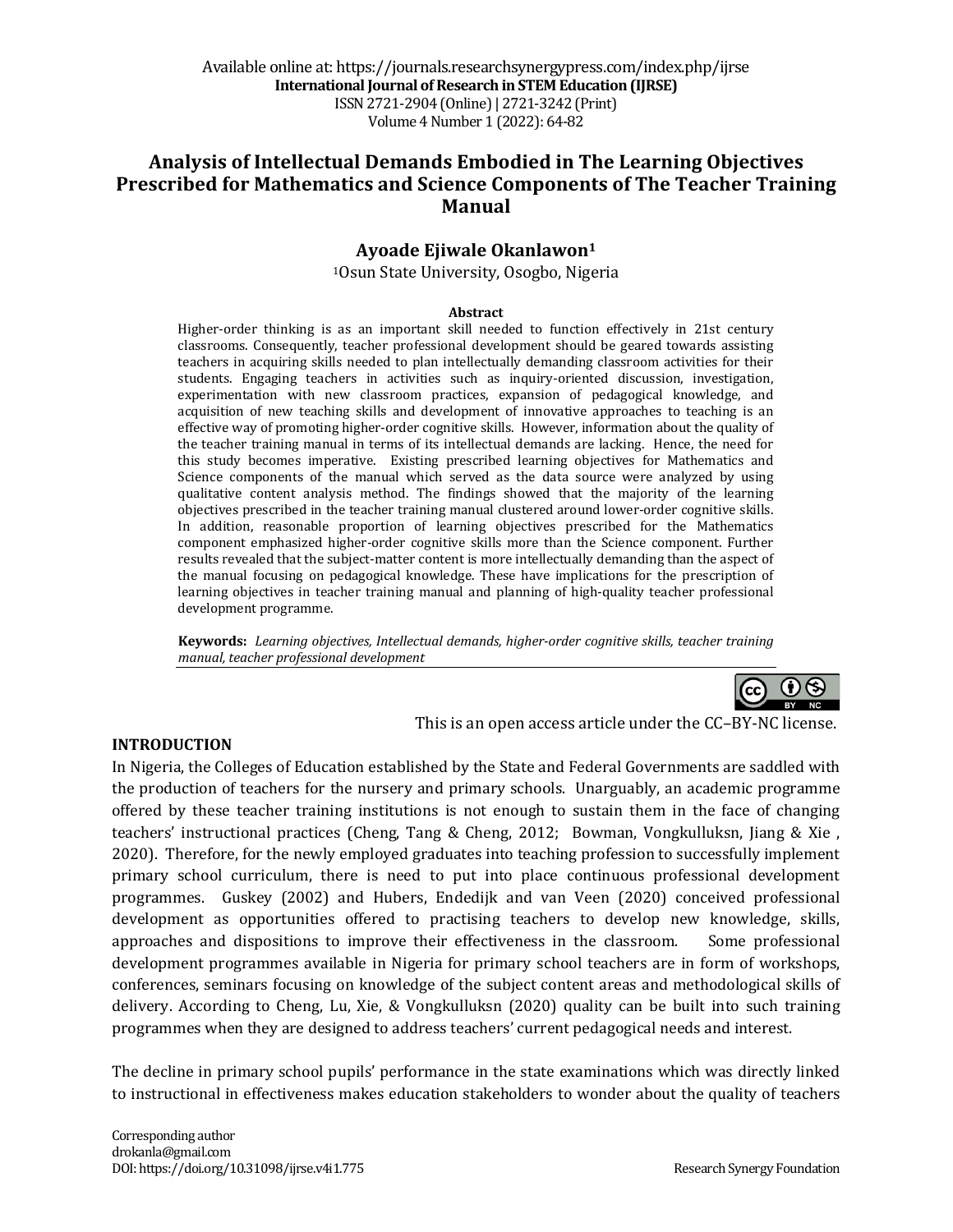in primary schools. As evident from the poor performance of primary school teachers in a statewide examination (based on primary six standard) conducted by a state in Northern part of Nigeria, it was observed that primary school teachers are a little bit better than their pupils in terms of their knowledge of the subject matter. If pupils are not performing well, then teachers must be partly responsible (Weisberg et al. 2009; Marshall, 2012) because teachers in their classrooms have the greatest influence on student learning and achievement (Darling-Hammond, 2010; Stronge, Ward & Grant, 2011).

With the strong connection between instructional effectiveness and pupils' achievement as established by research (Haertel & Rothstein, 2012; Rice, 2012), equipping teachers with pedagogical knowledge and skills becomes the priority of the various subject associations and the Ministry of Education through its agencies (e.g. State Universal Basic Education Board, SUBEB). To equip Nigerian primary school teachers with the skills and competencies needed in their daily classroom practices, SUBEB (2021) in collaboration with a team of subject-content specialists drawn from the two Faculties of Education in Nigerian universities developed a manual for the retaining of primary school teachers in the state.

The developed manual indicates learning objectives to be pursued, defines the nature, scope and sequence of the content, specifies teaching and learning activities that will be used to deliver the content, selects instructional materials and indicates methods that will be used by the facilitator and trainees to determine whether the learning objectives have been met or not. Out of all these components of the manual, learning objectives are taken as a unit of analysis in providing information regarding the intellectual demands in the mathematics and science components of the manual as it was done in previous researches (e.g., Lee, Kim, & Yoon, 2015; Wei, 2020; Elmas et al.,2020) This is because they are essential to the learners, instructors and curriculum planners in describing observable and measurable skills, knowledge and values that learners should be able to demonstrate upon completing a module or lesson (Simon & Taylor,2009). In addition, it provides a reliable foundation upon which the remaining components are built. For example, learning objectives serve as basis by which content is outlined, teaching activities are planned, learning and instructional materials are selected and assessments are prepared (Tyler, 1949). Learning objectives are also beneficial to the learners because they provide information about the content to be learnt and assist learners in making appropriate choice of study method (Konig, Bremenrich-Vos, Buchholtz, & Glutsch, 2020).

In recent years, there are numerous studies focusing on examination of the extent of intellectual demands that manifest in examination questions, end-of-chapter/text exercises, games and the learning objectives pursued within officially prescribed curriculum and other curriculum materials (e.g. textbooks). For instance, Elmas et al. (2020) compared the cognitive levels of learning outcomes in science curricula in different countries/regions. Following the same research terrain, Wei (2020) examined the changing tendencies of the cognitive levels of learning objectives prescribed in Chinese Science Curricula over a period of time. In a related study, Baghaei et al (2020), compared the cognitive demands manifested in the listening and reading components of two different standardized tests. In addition, following a different research path, Hari (2018) examined the degree of intellectual demands embodied in different psychotherapeutic games. As evident from these previous studies, the interest of earlier researchers tends towards intellectual demands of teaching and learning materials (curriculum, textbook, games) designed for student learning and not towards materials for Teacher Professional Development. Taking this into consideration, the authors decided to examine the extent of intellectual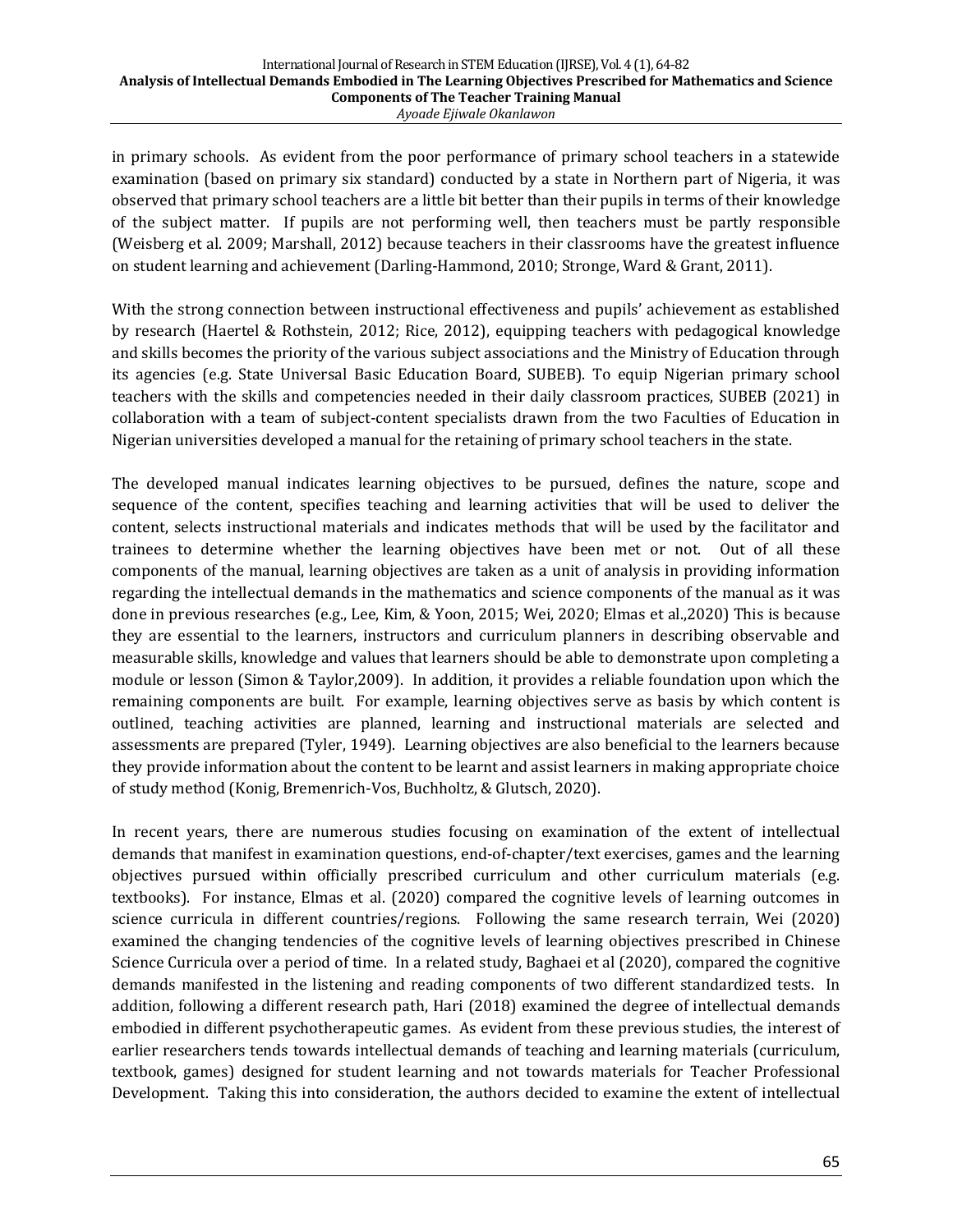demands embodied in the learning objectives prescribed for the science and mathematics components of the teacher training manual designed for the improvement of teachers' professional learning. To achieve the study's objectives, the following research questions are formulated:

- (1) What are the cognitive demands of the learning objectives prescribed in the School-Based training manual for primary school teachers?
- (2) What are the differences in the cognitive demands of the learning objectives prescribed for the Mathematics and Science content areas of the teacher training manual?
- (3) What are the differences in the cognitive demands of the learning objectives prescribed for the subject-matter content and pedagogical content areas of the of the teacher training manual?

It is expected that stakeholders in teachers' professional development will benefit immensely from this study since to the best of authors' knowledge there is no existing research in Nigeria at the moment that investigates the intellectual demands of the learning objectives prescribed in the manual. As a result, it will be difficult for the State Universal Basic Education Board, Inspectorate Division of the Ministry of Education and workshop facilitators to ascertain the extent to which the manual is useful to the teacher trainees in building their higher-order thinking skills, an essential ingredient needed to function effectively in 21st century science and mathematics classrooms (Hobbins et al, 2020). Globally, concerted efforts are being made by teacher training institutions to incorporate training that demands higher-order thinking skills into teacher preparation and professional development Bijesterbosch, 2018).

### **The SUBEB Training Manual for Public Primary School Teachers**

The content of the SUBEB Training Manual for public primary school teachers is divided into nineteen modules: Literacy, Reading, Mother tongue, Teaching-perceived difficult concepts in mathematics, Methods/strategies of teaching mathematics, Open educational resources and teaching materials, Basic science and technology, Science and societal development, Making science learning easy, Innovative teaching and learning of social studies/Civic Education, Reflective teaching, Emergency issues in primary social studies curriculum, Classroom management, Emergency response in school, School safety, Understanding how children learn, Definition and meaning of special education, Specific methodology in teaching special needs pupils in regular schools and Inclusive special education. Each of these modules is carefully structured along the following sections: objectives, case-study, design/illustration, learning points, exercises and things to remember.

Only six modules (4, 5, 6, 7, 8, and 9) out of these modules focus on Science and Mathematics. The importance attached to the teaching and learning Basic Science and Technology in the recent time serves as a rationale for focusing on the science and mathematics components of the manual in the study. For citizens to fully participate in the constantly changing society, acquisition of scientific and technological knowledge and skills is essential (Brown-Acqaye (2001). With the relatively low enrollment of students seeking admission to pursue a career in science and technology, there is urgent need to pay attention to the teaching of science and technology at the elementary level.

Each module is further organized into distinct units with a view to facilitating its implementation by the facilitators. The modular units outline broad areas of knowledge and understanding, which aim at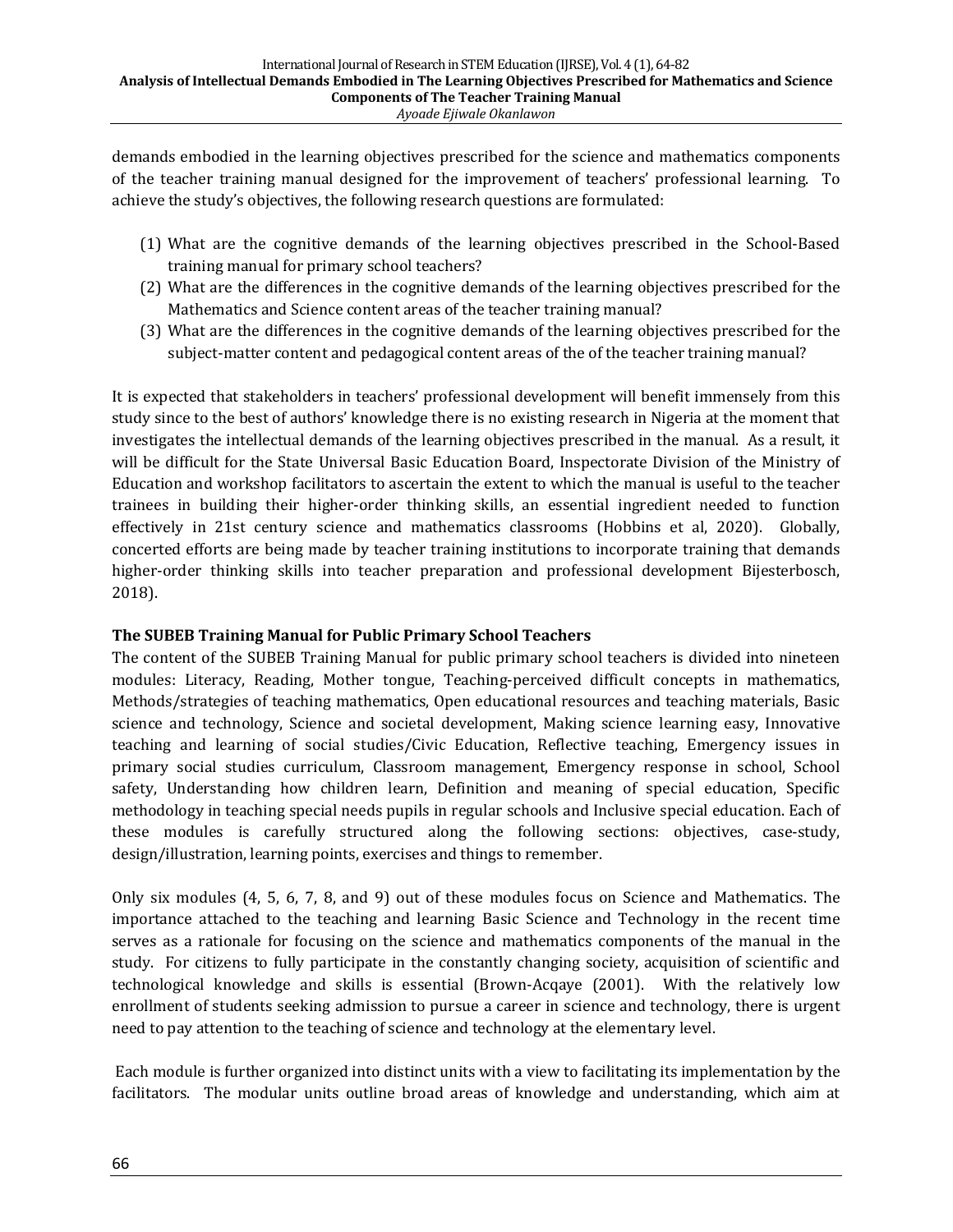exposing primary school teachers to the subject-content and the methodological skills of delivery. Each modular unit includes several relevant topics (on content knowledge and pedagogical knowledge) which form the basic contents to be covered during training which is specifically designed for Teachers Professional Development.

# Using the Revised Bloom's Taxonomy (RBT) in formulating and assigning cognitive demand to **learning objectives**

To analyse the intellectual demands embodied in the learning objectives prescribed for the teacher training manual, the study's theoretical framework is built on the Revised Bloom's Taxonomy (RBT) of educational objectives which Bloom et al. (1956) originally classified learning domain into three: Cognitive, Affective, Psychomotor. Each of these domains comprised categories which are ordered in degree of complexity. The original Bloom's Taxonomy provided six hierarchical levels that described the cognitive domain as knowledge, comprehension, application, analysis, synthesis and evaluation.

The bottom level (lower-order cognitive skills), constitutes the first two levels and it includes the most basic cognition and the highest level (higher-order cognitive skills), represents the remaining four levels and it includes the most intellectual and complicated thinking (Freeman, Haak, Wenderoth, 2011). It is this classification scheme that was adopted in analysis learning objectives in this study. The above mentioned two extremes are also labeled as "meaningful" and "rote learning" (Anderson et al, 2001) or "deep" and "surface learning" (Harlen & James, 1997). The idea behind this theory is that students cannot be successful in applying higher-order thinking to a topic until they have first mastered a ladder of rudimentary tasks. In other words, each category (or 'level') must be mastered by the students before progressing to next.

In 2001, Bloom's Colleagues, Lorin Anderson and David Krathwohl reviewed and modified the original Bloom's Taxonomy of Educational objectives by introducing the following changes: (1) renaming the terms knowledge and comprehension as remembering and understanding respectively (2) changing the names in the six levels from noun to verb forms (for instance analysis to analyze) (3) placing creating at the highest level of the taxonomy and moving evaluating down to the second highest level. With these modifications, the Anderson and Krathwohl's (2001) revised Bloom's taxonomy became: Remember, Understand, Apply, Analyze, Evaluate, Create.

In addition to those modifications, RBT advances two taxonomy dimensions: knowledge dimension (Table 1) and cognitive dimension (Table 2). These two dimensions interact to create a Cognitive Process Dimension and Knowledge Dimension Matrix with which learning objectives can be analysed (Table 3).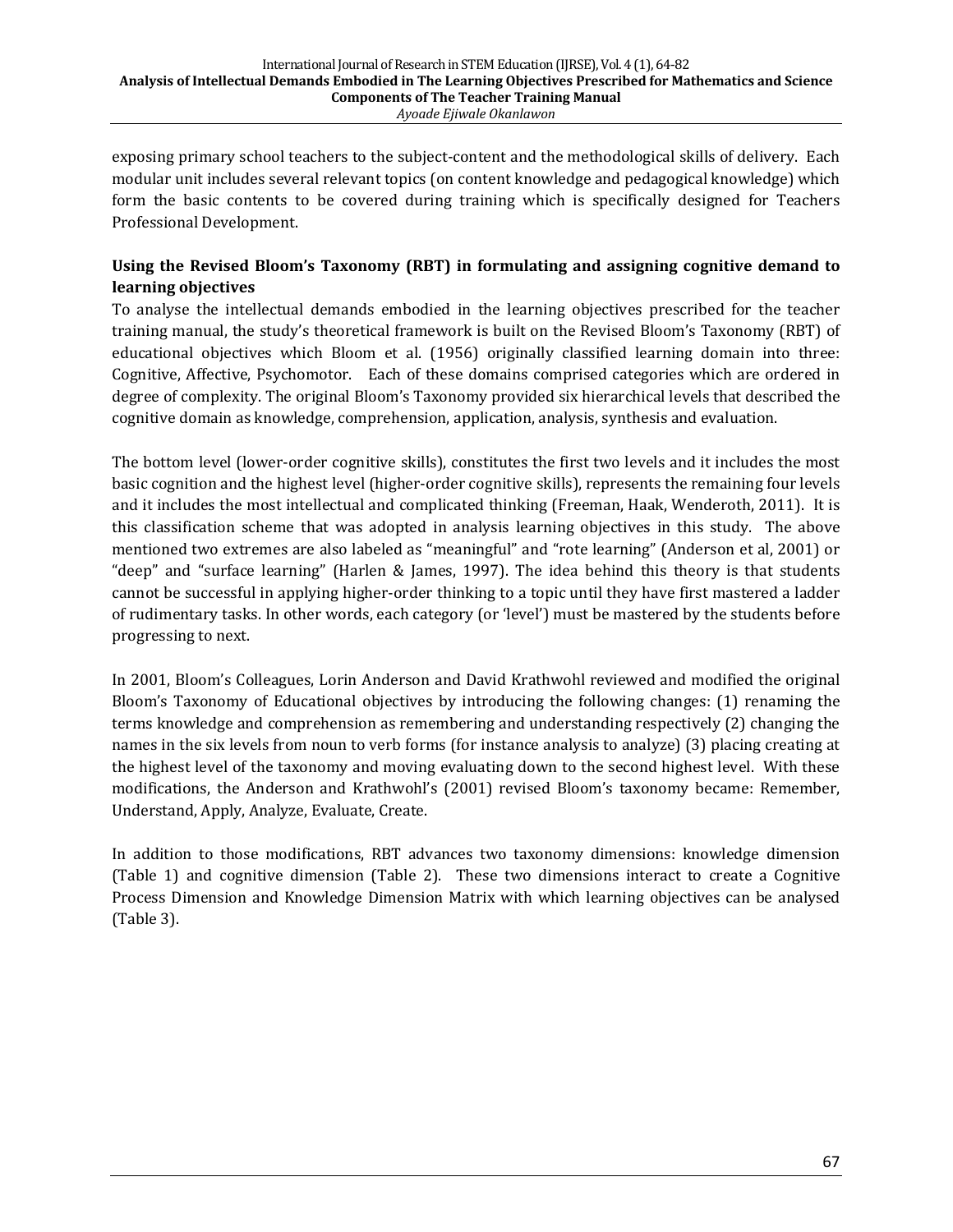Analysis of Intellectual Demands Embodied in The Learning Objectives Prescribed for Mathematics and Science Components of The Teacher Training Manual *Ayoade Ejiwale Okanlawon*

# Table 1: The major divisions and subdivisions of the knowledge dimension of RBT

| <b>Major Division</b>                                                                                                                                          | <b>Sub-Division</b>                                                                                                                                                                                                     | Example(s)                                                                                                                                                                                                                                      |
|----------------------------------------------------------------------------------------------------------------------------------------------------------------|-------------------------------------------------------------------------------------------------------------------------------------------------------------------------------------------------------------------------|-------------------------------------------------------------------------------------------------------------------------------------------------------------------------------------------------------------------------------------------------|
| Factual knowledge - the basic elements<br>students must know to be acquainted with a<br>discipline or solve characteristics of a test                          | 1.1 Knowledge of terminology Learning<br>objective, assessment<br>1.2. Knowledge of specific details and<br>elements                                                                                                    | Some desirable<br>problems in it.                                                                                                                                                                                                               |
| Conceptual knowledge - the<br>interrelationships among the basic elements<br>within a larger structure that enable<br>Teaching and learning principles them to | Knowledge<br>of classifications<br>2.1.<br>and<br>categories<br>2.2<br>Knowledge<br>of<br>principles<br>and<br>generalizations                                                                                          | The nature of teaching<br>Structure of learning                                                                                                                                                                                                 |
| function together objectives, learning theories                                                                                                                | 2.3 Knowledge of theories, models, and<br>structures                                                                                                                                                                    | Differentiating instruction                                                                                                                                                                                                                     |
| 3. Procedural knowledge - how to do<br>something, methods of inquiry, and criteria<br>for using skills, algorithms, techniques, and<br>methods                 | 3.1 Knowledge of subject-specific skills and<br>algorithms.<br>3.2 Knowledge of subject-specific techniques<br>and methods<br>Knowledge of criteria for determining<br>3.3<br>when appropriate procedures are organized | Questioning techniques<br>The criteria used to determine appropriate<br>procedures are organized when to utilize a<br>specific instructional strategy<br>The criteria used to determine when<br>to<br>utilize a specific instructional strategy |
| 4. Meta-cognitive knowledge - knowledge of<br>cognition in general as well as awareness and<br>knowledge of one's own cognitive                                | 4.1 Strategic knowledge<br>4.2 Knowledge about cognitive tasks,                                                                                                                                                         | Knowledge needed in breaking a complex<br>task into sub-skills to simplify its teaching                                                                                                                                                         |
|                                                                                                                                                                | including appropriate contextual and<br>conditional knowledge<br>4.3 Self-knowledge                                                                                                                                     | Knowledge of the intellectual demands of<br>different test items<br>Awareness of one's competence level                                                                                                                                         |
|                                                                                                                                                                |                                                                                                                                                                                                                         |                                                                                                                                                                                                                                                 |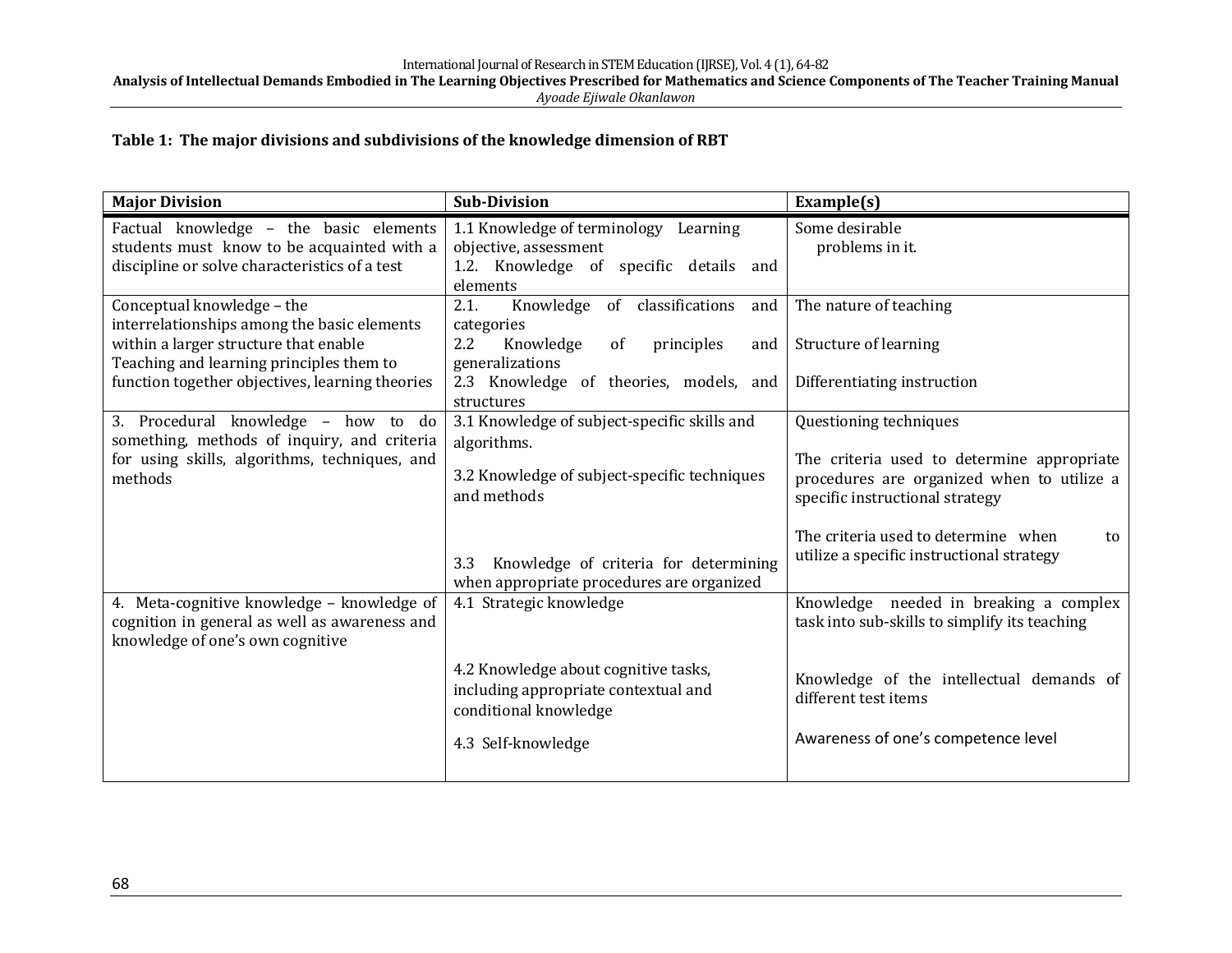Analysis of Intellectual Demands Embodied in The Learning Objectives Prescribed for Mathematics and Science Components of The Teacher Training Manual *Ayoade Ejiwale Okanlawon*

#### Table 2: The cognitive process dimension of RBT

| Levels of cognitive ability | Learning objectives formulated at this<br>level | <b>Examples of cognitive processes involved</b>   |
|-----------------------------|-------------------------------------------------|---------------------------------------------------|
| Remember                    | covers learners' ability to recall or remember  | Quote, define, duplicate, list, memorize, recall, |
|                             | the information                                 | repeat, reproduce, state                          |
| <b>Understand</b>           | covers learners' ability to explain ideas or    | Restate, describe, exemplify, extend, explain,    |
|                             | concepts                                        | identify, recognize, report, select, translate,   |
|                             |                                                 | paraphrase                                        |
| <b>Apply</b>                | covers learners' ability to use the information | Execute, demonstrate, dramatize, employ,          |
|                             | in a new way                                    | illustrate, interpret, operate, manipulate,       |
|                             |                                                 | compute, solve, use, relate                       |
|                             |                                                 |                                                   |
| Analyze                     | covers learners ability to distinguish between  | Divide,<br>criticize,<br>compare,<br>contrast     |
|                             | the different parts                             | differentiate,<br>discriminate,<br>distinguish,   |
|                             |                                                 | examine, breakdown, test                          |
| <b>Evaluate</b>             | covers learners' ability to justify a stand or  | Decide, appraise, justify, defend, judge, select, |
|                             | decision                                        | support, value, assess                            |
| <b>Create</b>               | covers learners' ability to create a new        | Invent, construct, compose, design, develop,      |
|                             | product or point of view                        | formulate, modify, devise                         |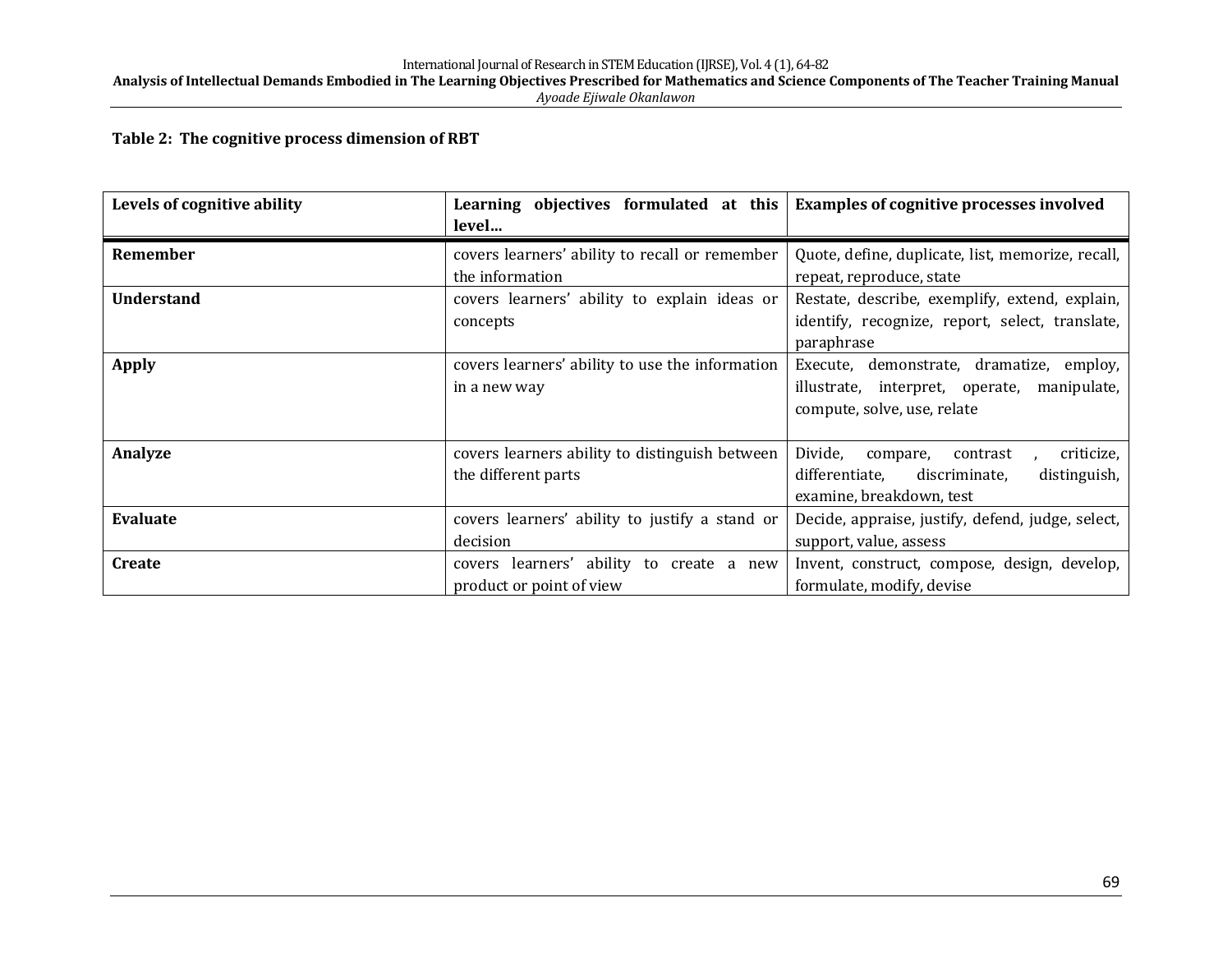#### **METHOD**

In resolving the research questions, the learning objectives prescribed in the School-Based Training Manual (SBTM) for public primary school teachers in Oyo State (Nigeria) were subjected to documentary analysis. Through this process, the prescribed learning objectives were assigned to appropriate intersecting cells (after being coded) in the Interactive Bloom's Taxonomy Chart (IBTC) which comprised 24 cells (Table 3).

The coding was carried out by the first two authors based on the pre-existing coding system. The eligibility of the two coders was based on their experiences in similar task when they serviced in the Faculty Quality Assurance Committee. The coding procedure involves five distinct stages. The first stage requires reading and rereading of individual learning objective with a view to locating the action verb and noun in each of the learning objectives (Table 4). In the second stage, the action verb as expressed in a learning objective was classified into one of the six hierarchical cognitive process dimension divisions. The next stage involves placement of the noun component of each learning objective into one of the four knowledge dimension categories. The fourth stage involves assigning code to individual learning objective using predetermined codes (Table 3). The last stage requires putting coded learning objectives into appropriate interacting cells (Table 6)

| Interactive Bloom's<br><b>Taxonomy Chart</b> |                        | <b>The Cognitive Process Dimension</b> |                   |       |                |                |                    |  |  |  |  |
|----------------------------------------------|------------------------|----------------------------------------|-------------------|-------|----------------|----------------|--------------------|--|--|--|--|
|                                              |                        | Remember<br>M                          | <b>Understand</b> | Apply | Analyze        | Evaluate       | <b>Create</b><br>R |  |  |  |  |
|                                              | <b>Factual 1</b>       | M1                                     | N1                | 01    | P <sub>1</sub> |                | R1                 |  |  |  |  |
| The<br>Knowled                               | <b>Conceptual 2</b>    | M <sub>2</sub>                         | N <sub>2</sub>    | 02    | P <sub>2</sub> | 02             | R <sub>2</sub>     |  |  |  |  |
|                                              | <b>Procedural 3</b>    | M <sub>3</sub>                         | N3                | 03    | P <sub>3</sub> | Q <sub>3</sub> | R <sub>3</sub>     |  |  |  |  |
|                                              | <b>Metacognitive 4</b> | M4                                     | N4                | 04    | P4             | 04             | R4                 |  |  |  |  |

**Table 3:** Interactive Bloom's Taxonomy Chart

**Table 4:** Breaking down learning objectives into verb and noun phrase components

| <b>Manual</b>      | S/N            | <b>Learning Objective</b>   | <b>Verb Phrase</b> | <b>Noun Phrase</b>            | Code           | <b>Code label</b> |
|--------------------|----------------|-----------------------------|--------------------|-------------------------------|----------------|-------------------|
| Component          |                |                             | Component          | Component                     |                |                   |
| <b>Mathematics</b> | 1              | <b>Discuss</b><br>how<br>to | Discuss how to     | improvise                     | N3             | Understanding     |
| Component          |                | different<br>improvise      |                    | different                     |                | Procedural        |
|                    |                | materials<br>learning       |                    | learning                      |                | Knowledge         |
|                    |                | for mathematics             |                    | materials<br>for              |                |                   |
|                    |                |                             |                    | mathematics                   |                |                   |
|                    | $\overline{2}$ | Explain<br>the              | Explain the        | of <sub>1</sub><br>properties | N <sub>2</sub> | Understanding     |
|                    |                | properties of both 2-       |                    | $2 -$<br><b>both</b>          |                | Conceptual        |
|                    |                | Dimentional and 3-          |                    | Dimentional                   |                | Knowledge         |
|                    |                | Dimentional shapes          |                    | 3-<br>and                     |                |                   |
|                    |                |                             |                    | Dimentional                   |                |                   |
|                    |                |                             |                    | shapes                        |                |                   |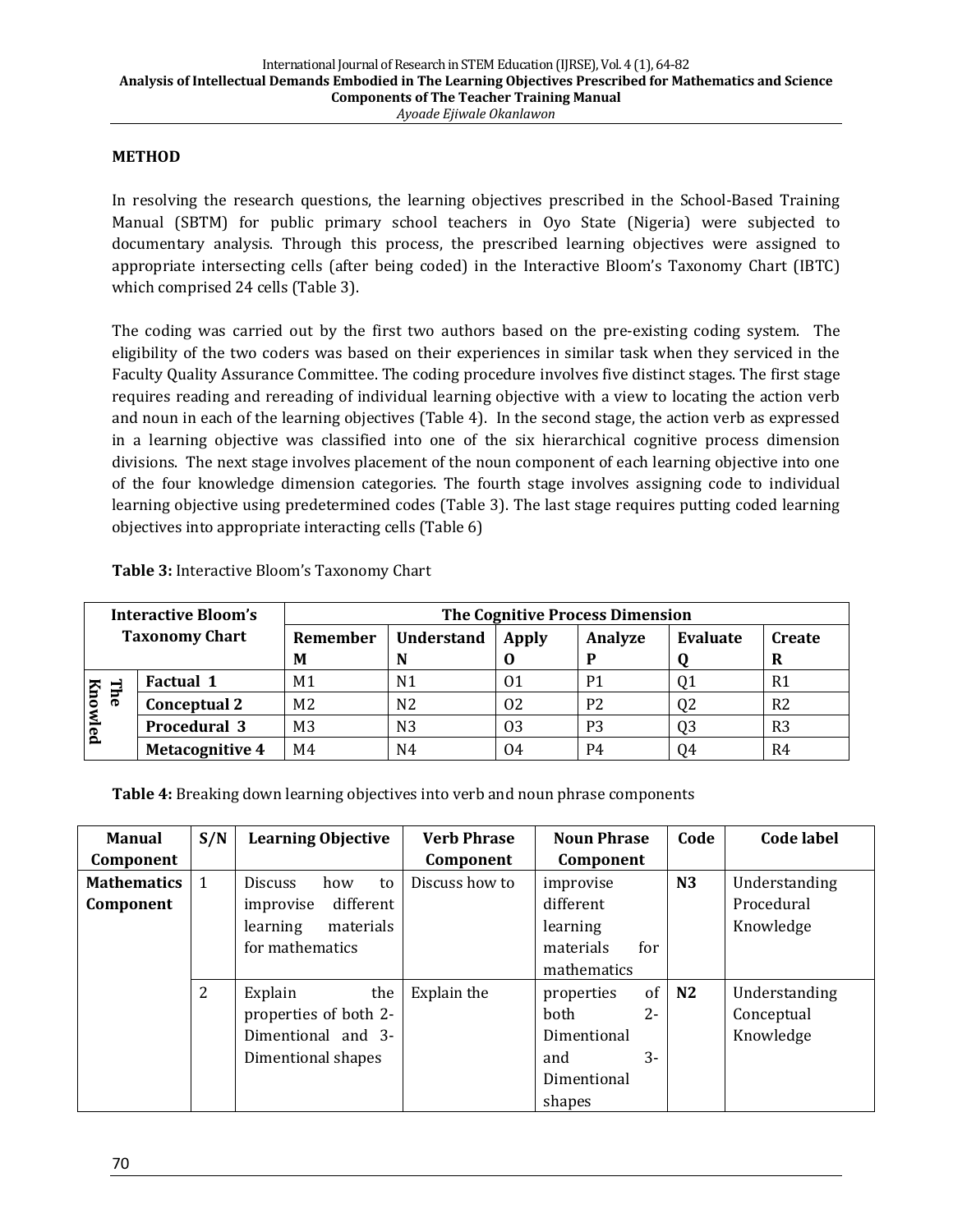### International Journal of Research in STEM Education (IJRSE), Vol. 4 (1), 64-82 Analysis of Intellectual Demands Embodied in The Learning Objectives Prescribed for Mathematics and Science Components of The Teacher Training Manual

|  | Ayoade Ejiwale Okanlawon |
|--|--------------------------|
|  |                          |

| <b>Science</b><br>Component | Compare a<br>mosss<br>and a fern                          | Compare             | a moss and $a \mid N1$<br>fern      |                | Understanding<br>Factual Knowledge |
|-----------------------------|-----------------------------------------------------------|---------------------|-------------------------------------|----------------|------------------------------------|
|                             | Describe<br>significance of using $\vert$ significance of | the Describe<br>the | using<br>improvised                 | N <sub>3</sub> | Understanding<br>Procedural        |
|                             | improvised materials<br>to teach science and              |                     | materials<br>to<br>science<br>teach |                | Knowledge                          |
|                             | technology                                                |                     | and technology                      |                |                                    |

**Table 5: Description of code** 

| Code           | <b>Code label</b> |            | <b>Description</b>                                             |
|----------------|-------------------|------------|----------------------------------------------------------------|
| $N_1$          | Understanding     | procedural | Learning objective in this category demands students' ability  |
|                | knowledge         |            | to explain, differentiate, connect a concept learnt previously |
|                |                   |            | with incoming knowledge and perform certain activities in      |
|                |                   |            | accordance with certain guidelines or laydown principles.      |
| N <sub>2</sub> | Understanding     | conceptual | Learning objectives categorized in group demand students'      |
|                | knowledge         |            | to describe, restate, translate, exemplify and<br>ability      |
|                |                   |            | incorporate a new idea into an established scheme or re-       |
|                |                   |            | organize an existing scheme to fit a new idea.                 |
| $N_3$          | Understanding     | factual    | Learning objectives categorized in this group require          |
|                | knowledge         |            | students to extend ideas, describe, differentiate, paraphrase  |
|                |                   |            | and demonstrate possession of knowledge of terminologies       |
|                |                   |            | and specific facts.                                            |

Table 6: Assigning learning objectives into cells of the Interactive Bloom's Taxonomy Chart

|           | <b>Interactive</b>      |              |                   |               | The Cognitive Process Dimension |          |              |
|-----------|-------------------------|--------------|-------------------|---------------|---------------------------------|----------|--------------|
|           | <b>Bloom's Taxonomy</b> | Remember     | <b>Understand</b> | <b>Apply</b>  | Analyze                         | Evaluate | Create       |
|           | <b>Chart</b>            |              |                   |               |                                 |          |              |
| The       | <b>Factual</b>          | Enumerate    | Describe the      |               |                                 |          | <b>Build</b> |
|           |                         | the roles of | various           |               |                                 |          | numerals     |
|           |                         | the teacher  | importance        |               |                                 |          | up to 99     |
| Knowledge |                         | the<br>in    | of science        |               |                                 |          | with         |
|           |                         | teaching of  |                   |               |                                 |          | Abacus       |
|           |                         | basic<br>and |                   |               |                                 |          |              |
|           |                         | technology   |                   |               |                                 |          |              |
| Dimension | Conceptual              | the<br>State | Explain the       | Teach         | Differentiate                   |          |              |
|           |                         | principles   | properties        | of<br>concept | compound                        |          |              |
|           |                         | of play-way  | $2 -$<br>of       | of<br>area    | from<br>a                       |          |              |
|           |                         | method       | Dimensional       | $2 -$<br>some | mixture                         |          |              |
|           |                         |              | $3-$<br>and       | dimensional   |                                 |          |              |
|           |                         |              | Dimensional       | shape         |                                 |          |              |
|           |                         |              | shapes            |               |                                 |          |              |
|           |                         |              |                   |               |                                 |          |              |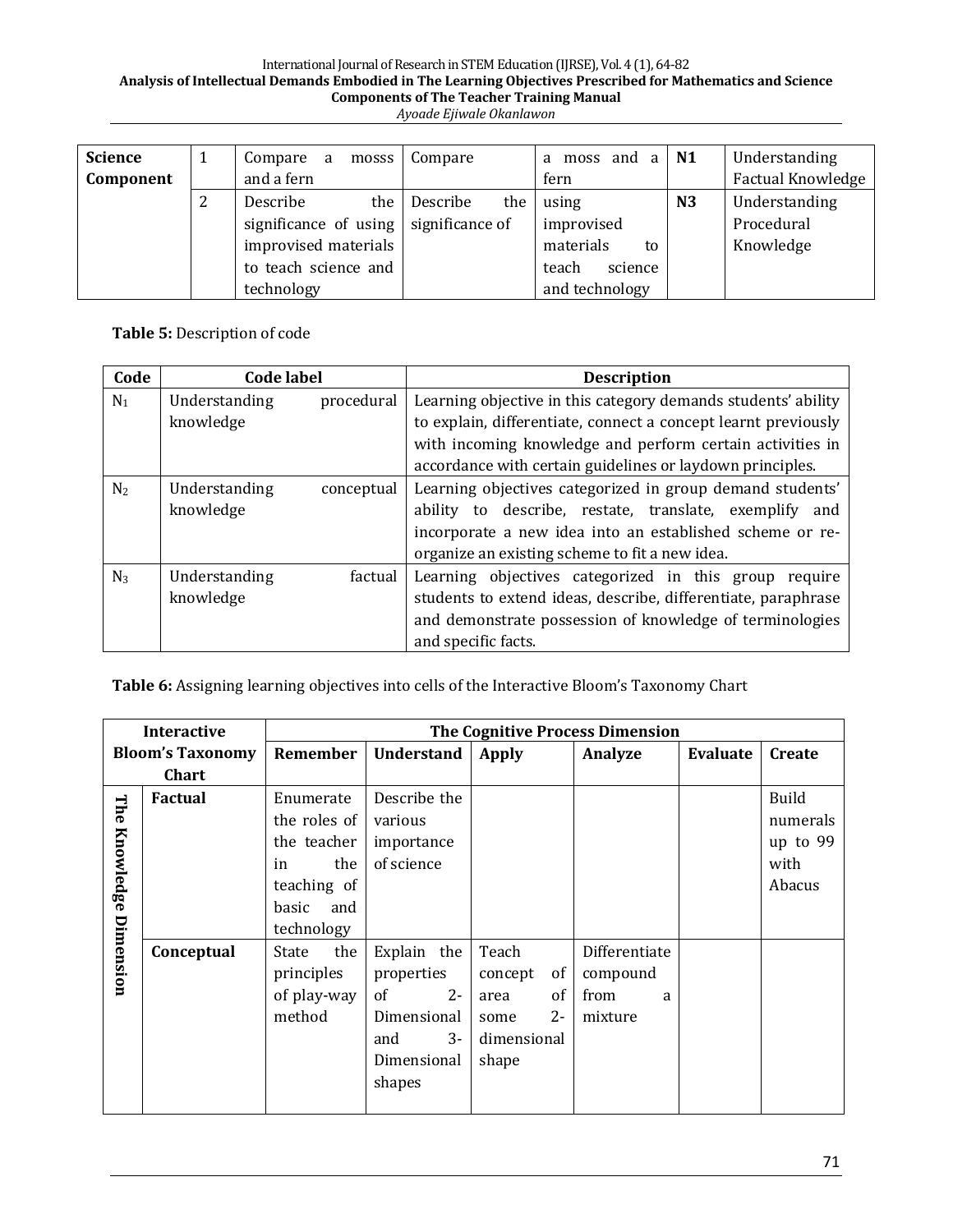#### International Journal of Research in STEM Education (IJRSE), Vol. 4 (1), 64-82 Analysis of Intellectual Demands Embodied in The Learning Objectives Prescribed for Mathematics and Science **Components of The Teacher Training Manual** *Ayoade Ejiwale Okanlawon*

|               | Describe      |  |  |
|---------------|---------------|--|--|
|               | how science   |  |  |
|               | clubs aid the |  |  |
|               | learning of   |  |  |
|               | basic         |  |  |
|               | science and   |  |  |
|               | technology    |  |  |
| Procedural    |               |  |  |
|               |               |  |  |
| Metacognitive |               |  |  |
|               |               |  |  |

Prior to the actual coding, a segment of the learning objectives in the teacher training manual was independently coded by two researchers following the aforementioned stages. Upon the completion of the initial coding, they engaged in an interactive session to determine the frequency at which coding coincided (i.e. how often the two coders assigned the same code to the same learning objective) between coding made at different occasions by a single coder (intra-rater reliability) and between the two coders (inter-rater reliability). Thereafter, variations in coding between the two coders were discussed and adjusted to reach a high degree of inter-coder agreement. Ahead of the discussion, the learning objectives were independently coded twice by each of the two coders with a two-week time interval and the degree of consistency between the two coding attempts was estimated. The researchers believed that engaging the coders in an inter-coder agreement discussion is a necessary measure to enhance their understanding of the coding process.

Having acquired the coding skills, the actual coding was carried out in which the coding rubric was then applied to the whole learning objectives  $(n=76)$  prescribed in the teacher training manual following the stages earlier highlighted. Upon the completion of the actual coding process, inter-coder reliability was calculated to determine if there was an agreement among the two codings. The Cohen's Kappa values (.65) and percentage agreement (84%) were obtained which indicated a substantial agreement among the two codings.

### **RESULTS**

In consonance with the previous studies that employed RBT as analytical framework, the results of the analysis conducted using frequency counts and percentages are presented in accordance with the research questions as follows:

### Revealing intellectual demands embodied in the learning objectives prescribed in the teacher **training manual based on RBT**

Data analysis has shown that large proportion of the learning objectives prescribed in the teacher training manual clustered around the lower-order cognitive skills. As shown in Table 7, 28.9 % of the learning objectives constituted HOCS while 71.1 % constituted LOCS. The low proportion of HOCS is attributed to the fact that there were no learning objectives prescribed at the following learning levels: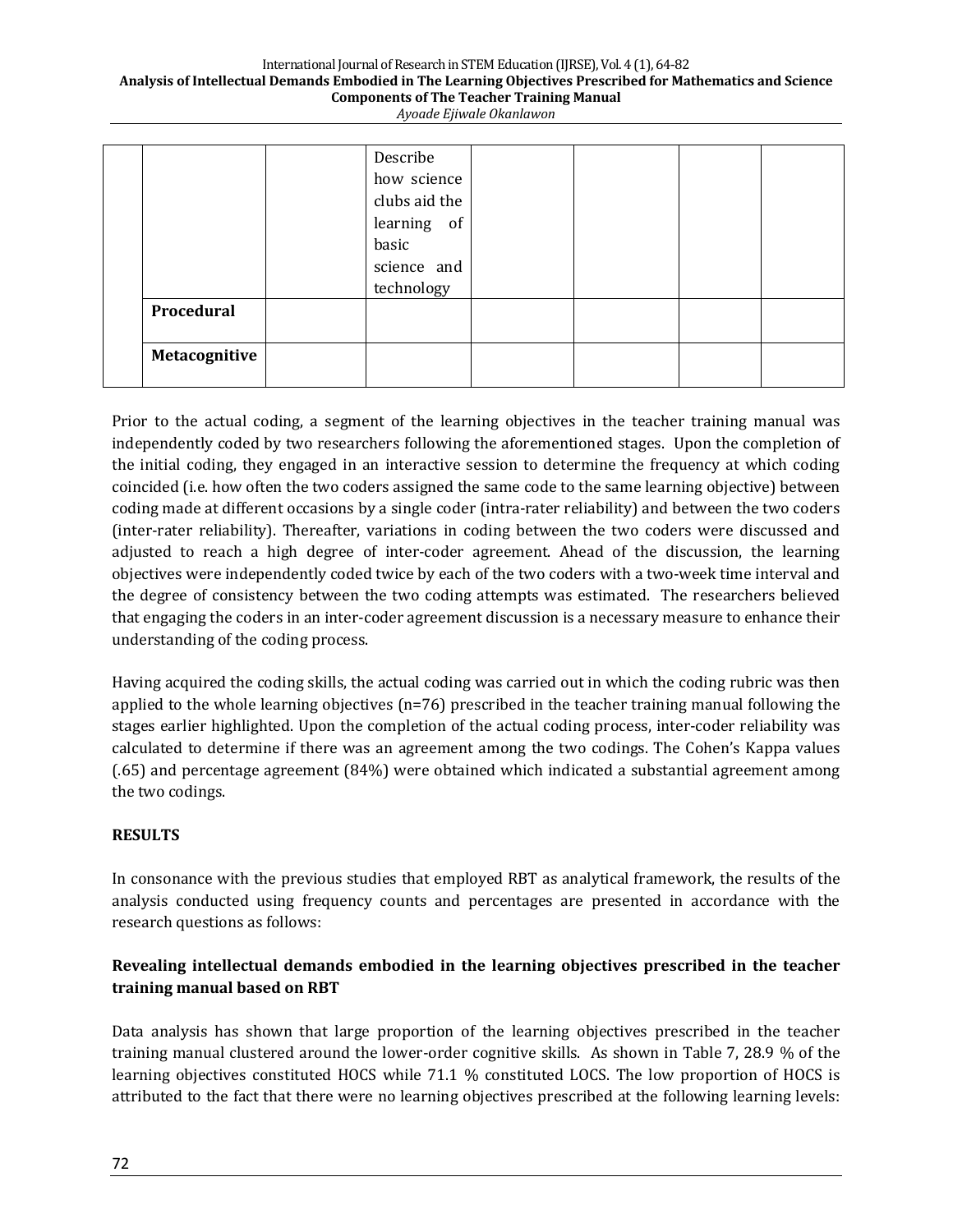P1 (Analysing factual knowledge), Q1 (evaluating factual knowledge), Q2 (evaluating conceptual knowledge), Q3 (evaluating procedural knowledge), R3 (creating procedural knowledge), P4 (Analysing metacognitive knowledge), Q4 (evaluating metacognitive knowledge) and R4 (creating metacognitive knowledge). However, with the learning objectives being formulated at the learning levels of P2 (Analysing conceptual knowledge, 9.2%), P3 (Analysing procedural knowledge, 1.3%), R1 (creating factual knowledge, 2.6%) and R2 (creating conceptual knowledge, 2.6%), there was a little effort being made by the manual developers to promote HOCS.

### Table 7: Distribution of learning objectives (n=76) prescribed in the training manual within the **24cells of the IBTC**

|                     | Remember |        | <b>Understand</b>             |                  | Apply    |                  |          | Analyze      |          |         |
|---------------------|----------|--------|-------------------------------|------------------|----------|------------------|----------|--------------|----------|---------|
|                     | Evaluate |        | Create No. of knowledge items |                  |          |                  |          |              |          |         |
| Factual             | 19(25.0) |        | 8(10.5)                       |                  | 4(5.3)   |                  | 0        | $\bf{0}$     | 2(2.6)   |         |
| 33(43.4)            |          |        |                               |                  |          |                  |          |              |          |         |
| Conceptual          | 9(11.8)  | 6(7.9) |                               | 6(7.9)           |          | 7(9.2)           | $\theta$ | 2(2.6)       | 30(39.5) |         |
| Procedural          | 2(2.6)   |        | 6(7.9)                        |                  | 0        |                  | 1(1.3)   | $\mathbf{0}$ | $\bf{0}$ | 9(11.8) |
| Metacognitive 0     |          | 4(5.3) |                               | $\boldsymbol{0}$ |          | $\boldsymbol{0}$ | $\bf{0}$ | $\bf{0}$     | 4(5.3)   |         |
| Number of cognitive |          |        |                               |                  |          |                  |          |              |          |         |
| items               | 30(39.5) |        | 24(31.6)                      |                  | 10(13.2) |                  |          | $8(10.5)$ 0  |          |         |
| 4(5.3)              | 76       |        |                               |                  |          |                  |          |              |          |         |

Percentages are shown in parentheses (%): Percentage of LOCS is 71.1% Percentage of HOCS is 28.9%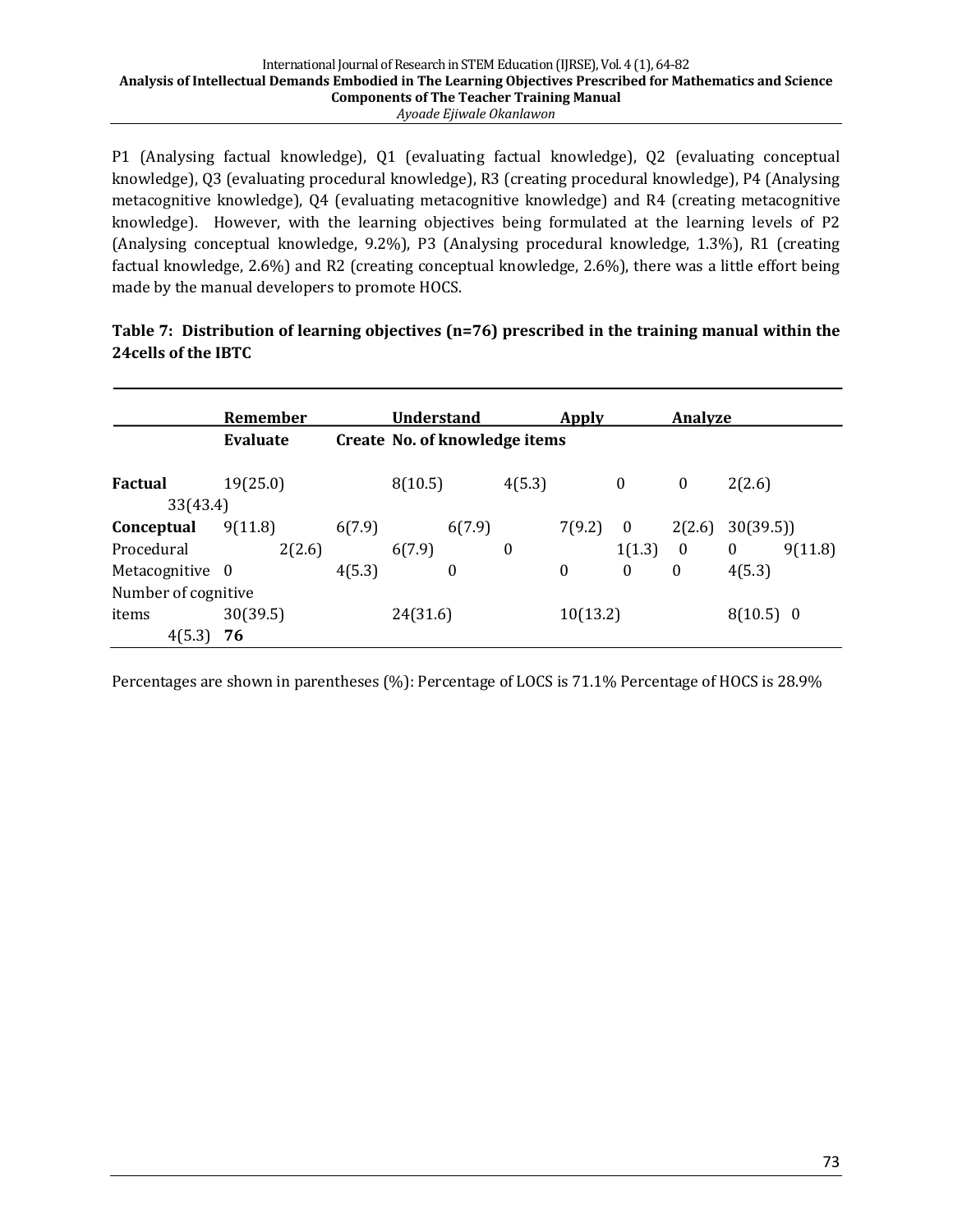### Comparing the intellectual demands of mathematics and science content areas of the training **manual based on RBT**

As shown in Tables 8, 9 and 10, M1 (Remembering factual knowledge), M2 (Remembering conceptual knowledge), M3 (Remembering procedural knowledge), N1 (Understanding factual knowledge), N2 (Understanding conceptual knowledge), N3 (Understanding procedural knowledge), N4 (Understanding metacognitive knowledge) and P2 (Analysing conceptual knowledge) are learning levels that featured in both Mathematics and Science content areas at varying percentages. For instance, when comparing the two content areas in terms of learning level, M1 (Remembering factual knowledge), a lower-level learning level, with 46.7% is the dominant learning level in the science component. On the other hand, mathematics content area has  $P2$  – Analysing conceptual knowledge (13.0%) as the dominant learning level (Table 10). As further revealed by the analysis (Table 10), the mathematics component also included learning objectives prescribed at the following learning levels:  $O1 -$  Applying factual knowledge  $(8.7\%)$ , O4 – Applying metacognitive knowledge  $(6.5\%)$ , P3 – Analysing procedural knowledge (2.2%), R1 - creating factual knowledge (4.3%) and R2 - creating conceptual knowledge (4.3%). These learning levels that are considered as the upper-level categories were absent in the science content area of the teacher training manual. With this result, the mathematics component is more intellectually demanding than the science component of the training manual. As far as the learning objectives are concerned, a significant proportion  $(50.0\%)$  of learning objectives prescribed for the mathematics component emphasized HOCS (Table 8) as compared to the science component with only 6.7% of its learning objectives focusing on HOCS (Table 9).

# **Table 8: Distribution of learning objectives (n=46) prescribed for the Mathematics component of** the training manual within the 24 cells of the IBTC

|                     | <del>Remember</del> |                 |        | <del>Understand</del> |                 |   | Apply                         |          | Analyze      |          |         |
|---------------------|---------------------|-----------------|--------|-----------------------|-----------------|---|-------------------------------|----------|--------------|----------|---------|
|                     |                     | <b>Evaluate</b> |        |                       |                 |   | Create No. of knowledge items |          |              |          |         |
| Factual             | 5(10.9)             |                 | 4(8.7) |                       | 4(8.7)          | 0 |                               | $\bf{0}$ | 2(4.3)       | 15(32.6) |         |
| Conceptual          | 5(10.9)             |                 | 3(6.5) |                       | 5(10.9) 6(13.0) |   |                               |          | $\mathbf{0}$ | 2(4.3)   |         |
| 21(45.6)            |                     |                 |        |                       |                 |   |                               |          |              |          |         |
| Procedural          |                     | 1(2.2)          |        | 5(10.9)               |                 | 0 | 1(2.2)                        |          | $\mathbf{0}$ | $\bf{0}$ | 7(15.3) |
| Metacognitive 0     |                     |                 | 0      |                       | 3(6.5)          | 0 |                               | 0        | $\mathbf{0}$ | 3(6.5)   |         |
| Number of cognitive |                     |                 |        |                       |                 |   |                               |          |              |          |         |
| Items               | 11(24.0)            |                 |        | 12(26.1)              |                 |   | 12(26.1)                      |          | 7(15.2)      |          |         |
| $\boldsymbol{0}$    | 4(8.7)              | 46              |        |                       |                 |   |                               |          |              |          |         |

Percentages are shown in parentheses (%): Percentage of LOCS is 50.1% Percentage of HOCS is 50%

Table 9: Distribution of learning objectives (n=30) prescribed for the Science component of the training manual within the 24 cells of the IBTC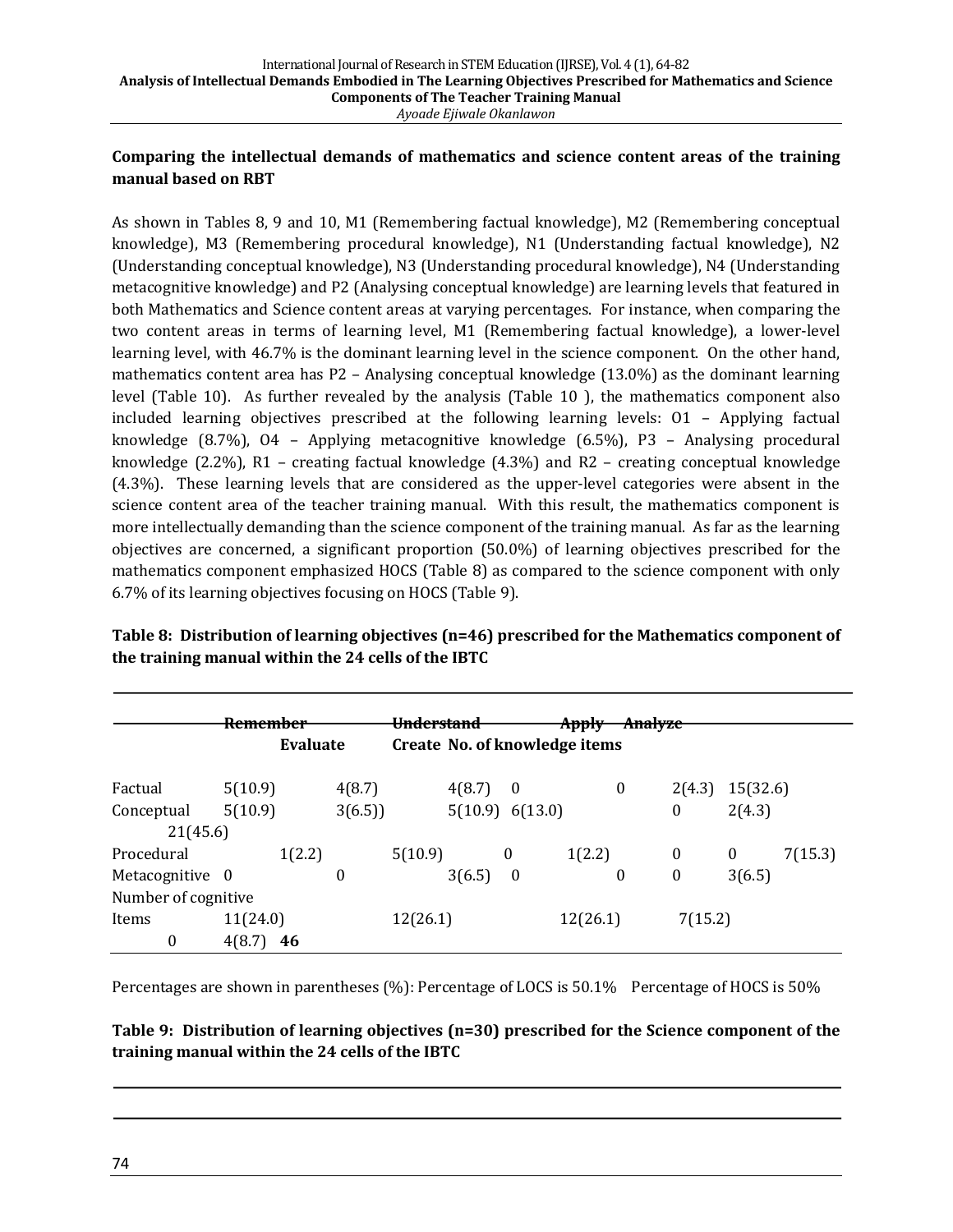#### International Journal of Research in STEM Education (IJRSE), Vol. 4 (1), 64-82 Analysis of Intellectual Demands Embodied in The Learning Objectives Prescribed for Mathematics and Science **Components of The Teacher Training Manual**

|  | Ayoade Ejiwale Okanlawon |  |
|--|--------------------------|--|

|                     | Remember<br><b>Evaluate</b> |         | <b>Understand</b><br>Create No. of knowledge items |                  | Apply    |   |                  | Analyze          |              |                  |
|---------------------|-----------------------------|---------|----------------------------------------------------|------------------|----------|---|------------------|------------------|--------------|------------------|
| Factual             | 14(46.7)                    |         | 4(13.3) 0                                          |                  |          | 0 |                  | 0                | $\bf{0}$     |                  |
| 18(60.0)            |                             |         |                                                    |                  |          |   |                  |                  |              |                  |
| Conceptual          | 4(13.3)                     | 3(10.0) | 1(3.3)                                             |                  | 1(3.3)   |   | $\boldsymbol{0}$ | $\boldsymbol{0}$ | 9(29.9)      |                  |
| Procedural          | 1(3.3)                      |         | 1(3.3)                                             | $\boldsymbol{0}$ |          | 0 |                  | 0                | $\bf{0}$     | 2(6.6)           |
| Metacognitive 0     |                             | 1(3.3)  | $\bf{0}$                                           |                  | $\theta$ |   | $\boldsymbol{0}$ | 0                | 1(3.3)       |                  |
| Number of cognitive |                             |         |                                                    |                  |          |   |                  |                  |              |                  |
| items               | 19(63.3)                    |         | 9(29.9)                                            |                  | 1(3.3)   |   | 1(3.3)           |                  | $\mathbf{0}$ | $\boldsymbol{0}$ |
| 30                  |                             |         |                                                    |                  |          |   |                  |                  |              |                  |

Percentages are shown in parentheses  $(\%)$ : Percentage of LOCS is 93.3% Percentage of HOCS is 6.7%

**Table 10:** Percentages of learning objectives at various learning levels for Mathematics and Science components of the Manual

| <b>Manual</b>      |      | <b>Learning Level (Interacting Cells)</b> |                |                |                |                |          |    |      |          |                |          |                |          |
|--------------------|------|-------------------------------------------|----------------|----------------|----------------|----------------|----------|----|------|----------|----------------|----------|----------------|----------|
| Component          | M1   | M <sub>2</sub>                            | M <sub>3</sub> | N <sub>1</sub> | N <sub>2</sub> | N <sub>3</sub> | N4       | O  | 02   | 04       | P <sub>2</sub> | P        | R <sub>1</sub> | R        |
|                    |      |                                           |                |                |                |                |          |    |      |          |                | 3        |                |          |
| <b>Mathematics</b> | 10.9 | 10.9                                      | 2.2            | 8.7            | 6.5            | 10.            | $\theta$ | 8. | 10.9 | 6.5      | 13             | 2.       | 4.3            | -4.      |
| Component          |      |                                           |                |                |                | 9              |          |    |      |          | 0              | 2        |                | 3        |
| <b>Science</b>     | 46.7 | 13.3                                      | 3.3            | 13.            | 10.0           | 3.3.           | 3.0      |    | 3.3  | $\theta$ | 3.3            | $\Omega$ | $\theta$       | $\theta$ |
| Component          |      |                                           |                |                |                |                |          |    |      |          |                |          |                |          |

# **Comparing the intellectual demands of the Subject-matter Knowledge (SMK) and Pedagogical Knowledge (PK) areas of the training manual based on RBT**

As shown in Table 11,12 and 13, the following learning levels considered as upper-level categories (P2 -Analyzing conceptual knowledge, P3 - Analyzing procedural knowledge, R1 - creating factual knowledge and R2 - creating conceptual knowledge) did not appear in the pedagogical content portion of the training manual. Yet, these learning levels were featured in the subject-matter content area of the manual but at lower percentages.

On the other hand, M3 (Remembering procedural knowledge  $-$  5.4%), N3 (Understanding procedural knowledge –  $10.8\%$  and N4 (Understanding metacognitive knowledge –  $10.8\%$ ) which were categorized as lower-learning levels featured in the pedagogical content area of the training manual (Table 13). These learning levels were not captured when prescribing learning objectives for subjectmatter content area by the manual developers.

Despite the absence of some categories of learning levels in both content areas, they still commonly featured in the following learning levels at varying proportions: M1 (Remembering factual knowledge -20.5% for SMK; 29.7% for PK), M2 (Remembering conceptual knowledge  $-12.8\%$  for SMK; 8.1% for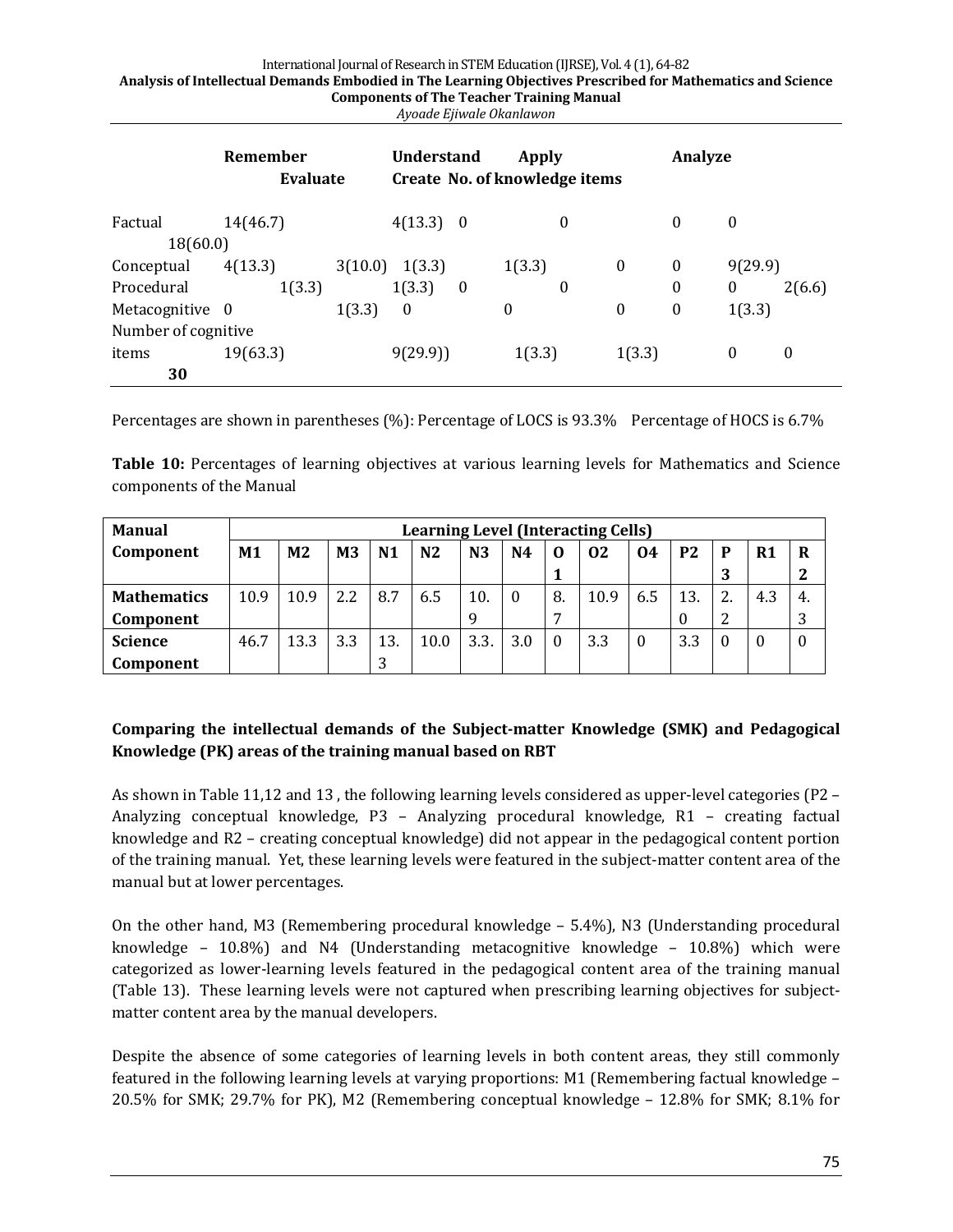#### International Journal of Research in STEM Education (IJRSE), Vol. 4 (1), 64-82 Analysis of Intellectual Demands Embodied in The Learning Objectives Prescribed for Mathematics and Science **Components of The Teacher Training Manual** *Ayoade Ejiwale Okanlawon*

PK), N1 (Understanding factual knowledge – 5.1% for SMK; 21.6% for PK), N2 (Understanding conceptual knowledge - 10.3% for SMK; 5.4% for PK), O1 (Applying factual knowledge - 5.1% for SMK; 5.4% for PK) O2 (Applying conceptual knowledge  $- 12.8$ % for SMK; 27.0% for PK). As evidently shown in Table 11, the dominant learning levels in the subject matter content area are M1 (Remembering factual knowledge – 20.5%) and P2 (Analysing conceptual knowledge – 20.5%). In contrast, the pedagogical content area has M1 (Remembering factual knowledge - 29.7%), N1 (Understanding factual knowledge  $- 21.6\%$ ) and O2 (Applying conceptual knowledge  $- 27.0\%$ ) as the dominant learning levels (Table 12).

As revealed in Tables 11 and 12, the lower-order cognitive skills (LOCS) were dominant in both content areas. However, the subject-matter content area is more intellectually demanding than the pedagogical content area. This is because the cognitive processes required in learning the subject-matter content area of the teacher training manual are  $(1)$  analyzing both conceptual and procedural knowledge  $(2)$ creating both factual and conceptual knowledge.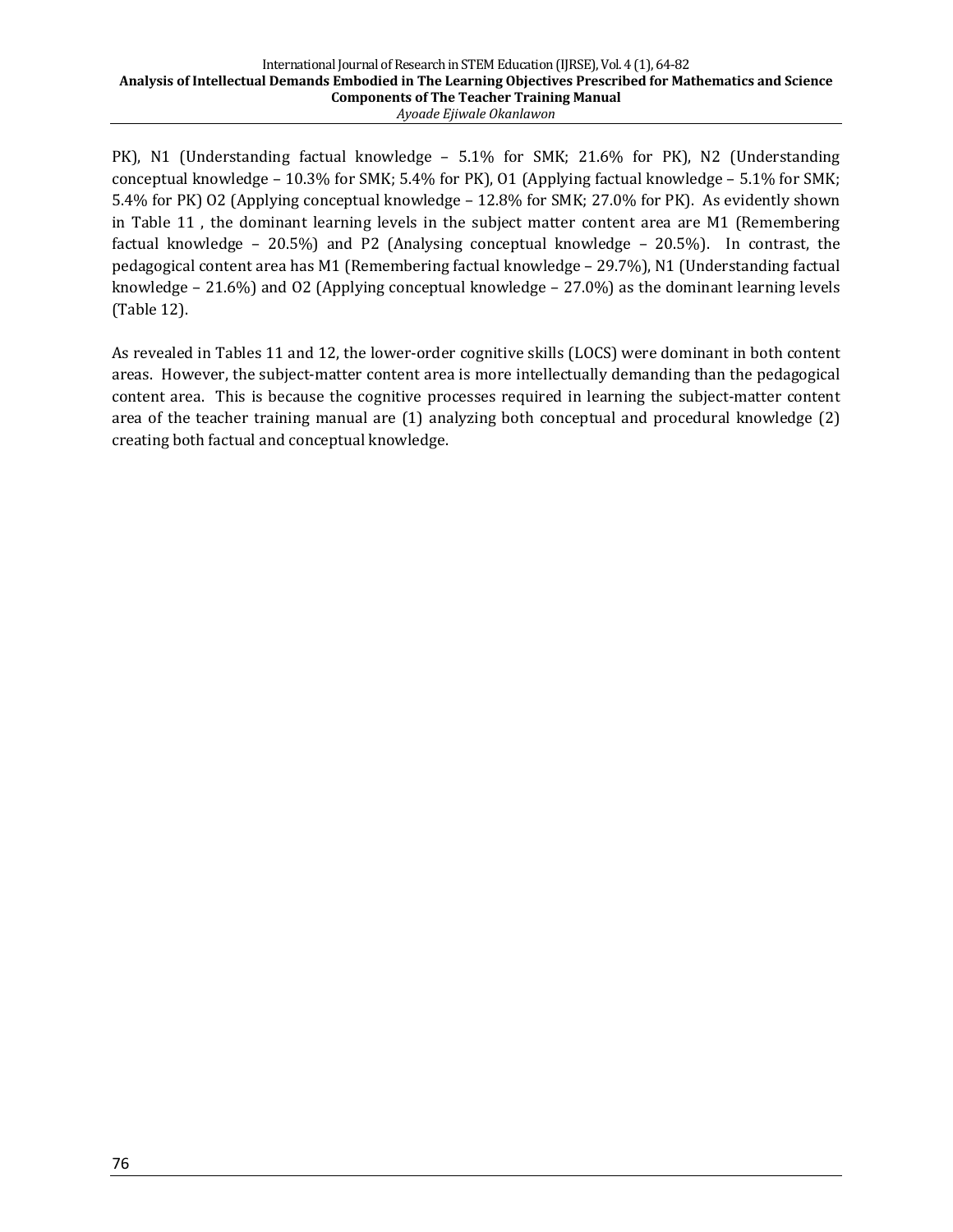Table 11: Distribution of learning objectives (n=39) prescribed for the Subject matter component of the training manual within the 24 cells of the IBTC

|                        | Remember<br>Evaluate |          | <b>Understand</b><br>Create No. of knowledge items |                  | Apply |         |          | Analyze  |                  |         |
|------------------------|----------------------|----------|----------------------------------------------------|------------------|-------|---------|----------|----------|------------------|---------|
| Factual                | 8(20.5)              | 2(5.1)   | 2(5.1)                                             |                  | 0     |         | $\theta$ | 2(5.1)   | 14(35.8)         |         |
| Conceptual<br>24(61.5) | 5(12.8)              | 4(10.3)  | 5(12.8)                                            |                  |       | 8(20.5) |          | $\bf{0}$ | 2(5.1)           |         |
| Procedural             | $\theta$             |          | 0                                                  | $\boldsymbol{0}$ |       | 1(2.6)  |          | $\theta$ | $\bf{0}$         | 1(2.6)  |
| Metacognitive 0        |                      | $\bf{0}$ | $\bf{0}$                                           |                  | 0     |         | $\theta$ | $\theta$ | $\bf{0}$         |         |
| Number of cognitive    |                      |          |                                                    |                  |       |         |          |          |                  |         |
| Items                  | 13(33.3)             |          | 6(15.4)                                            | 7(17.9)          |       |         | 9(23.1)  |          | $\boldsymbol{0}$ | 4(10.2) |
| 39                     |                      |          |                                                    |                  |       |         |          |          |                  |         |

Percentages are shown in parentheses (%): Percentage of LOCS is 48.7% Percentage of HOCS is 51.2%

Table 12: Distribution of learning objectives (n=37) prescribed for the Pedagogical component of the training manual within the 24 cells of the IBTC

|                     | Remember<br><b>Evaluate</b> | <b>Understand</b>   |                          | Apply<br>Create No. of knowledge items | Analyze          |                  |                  |          |
|---------------------|-----------------------------|---------------------|--------------------------|----------------------------------------|------------------|------------------|------------------|----------|
| Factual             | 11(29.7)                    | 8(21.6)             | 2(5.4)                   | $\boldsymbol{0}$                       |                  | $\bf{0}$         | $\boldsymbol{0}$ |          |
| 21(56.7)            |                             |                     |                          |                                        |                  |                  |                  |          |
| Conceptual          | 3(8.1)                      | 2((5.4))<br>1(2.7)  | $\bf{0}$                 |                                        | 0                | $\boldsymbol{0}$ | 6(16.2)          |          |
| Procedural          | 2(5.4)                      | 4(10.8)             | $\overline{\phantom{0}}$ | 0                                      |                  | $\bf{0}$         | $\mathbf{0}$     | 6(16.2)  |
| Metacognitive 0     |                             | 4(10.8)<br>$\bf{0}$ | $\bf{0}$                 |                                        | 0                | $\boldsymbol{0}$ | 4(10.8)          |          |
| Number of cognitive |                             |                     |                          |                                        |                  |                  |                  |          |
| Items               | 16(43.2)                    | 18(48.6)            |                          | 3(8.1)                                 | $\boldsymbol{0}$ |                  | 0                | $\bf{0}$ |
| 37                  |                             |                     |                          |                                        |                  |                  |                  |          |

Percentages are shown in parentheses (%): Percentage of LOCS is 91.8% Percentage of HOCS is 8.1%

| Table 13: Percentages of learning objectives at various learning levels for Subject-matter content |  |
|----------------------------------------------------------------------------------------------------|--|
| area and Pedagogical content areas of the Manual                                                   |  |

| <b>Manual</b>    |      | Learning Level (Interacting Cells) |    |                |                |                |    |     |      |                |     |    |                |
|------------------|------|------------------------------------|----|----------------|----------------|----------------|----|-----|------|----------------|-----|----|----------------|
| Component        | M1   | M <sub>2</sub>                     | M3 | N <sub>1</sub> | N <sub>2</sub> | N <sub>3</sub> | N4 | 01  | 02   | P <sub>2</sub> | P3  | R1 | R <sub>2</sub> |
| Subject-         | 20.5 | 12R                                |    | 5.1            | 10.3           |                |    | 5.1 | 12.8 | 20.5           | 2.6 |    | 5.1            |
| matter           |      |                                    |    |                |                |                |    |     |      |                |     |    |                |
| <b>Knowledge</b> |      |                                    |    |                |                |                |    |     |      |                |     |    |                |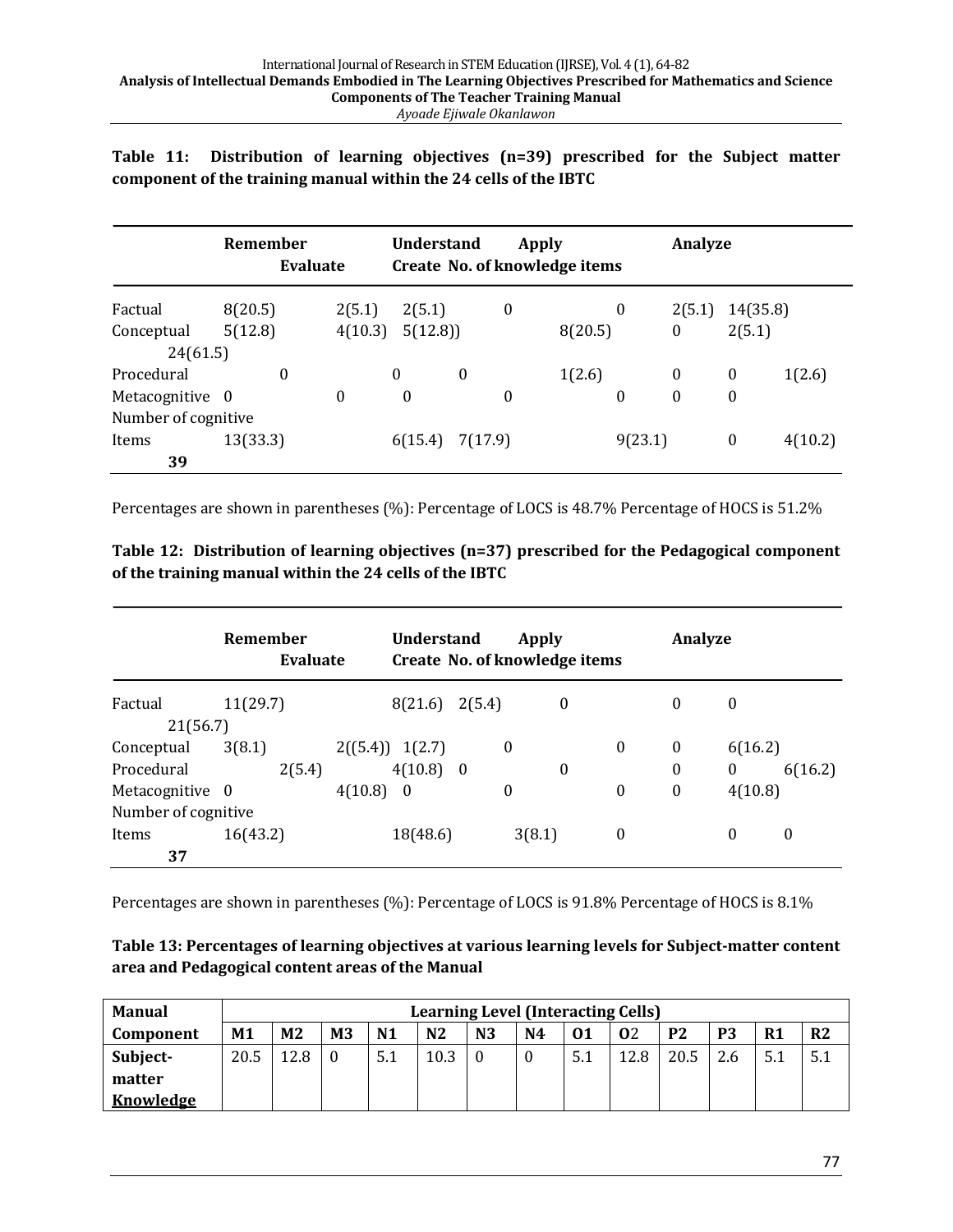#### International Journal of Research in STEM Education (IJRSE), Vol. 4 (1), 64-82 Analysis of Intellectual Demands Embodied in The Learning Objectives Prescribed for Mathematics and Science **Components of The Teacher Training Manual**

| Ayoade Ejiwale Okanlawon |  |
|--------------------------|--|
|--------------------------|--|

| Pedagogical | 29 Z<br><i><u>LJ.I</u></i><br>the contract of the contract of | ∩ 1<br>≻<br>0.1 | $\overline{\phantom{a}}$<br>-<br>4<br>◡╌ | O <sub>4</sub><br>r<br>. | -<br>5.4 | $\Omega$<br>v.o | $\sqrt{2}$ | ≖ | $\sim$<br>ـ ـ |  |  |
|-------------|---------------------------------------------------------------|-----------------|------------------------------------------|--------------------------|----------|-----------------|------------|---|---------------|--|--|
| Knowledge   |                                                               |                 |                                          |                          |          |                 |            |   |               |  |  |

#### **DISCUSSION AND CONCLUSION**

This study attempts to analyse the intellectual demands embodied in the learning objectives prescribed for mathematics and science components of the teacher training manual. By subjecting the learning objectives to content analysis, the study revealed that the focus is more on cognitive processes requiring lower-order cognitive skills. The comparison of this finding with other similar studies (which reported that current classroom practices do not sufficiently target HOT) is not in tandem with the teacher training standards set for the promotion of higher-order thinking skill by the Teachers Registration Council of Nigeria (TRCN). The standard calls for less emphasis on lower-order learning objectives on the ground that they hinder meaningful learning and development. Evidences from the previous studies (e.g., FitzPatrick & Henry, 2015; Schul and FitzPatrick, 2016) revealed that students who have been deprived of exposure to a demanding, challenging, thinking curriculum do perform poorly in the task requiring of higher-level thinking.

Another main finding that emerged from this study is the fact that the mathematics component of the training manual is more intellectually challenging than the science component. This finding could be explained in terms of the nature of mathematics contents which involve computations and application of theories. The in-service teachers are subjected to different learning activities (tasks) such as finding the LCM/HCF of two or more numbers, building up numerals up to 99 with Abacus, calculating the volume of some 3-D shapes, teaching the concept of area of some 3-D shapes, calculating the volume of some 3-D shapes and constructing 3-D geometrical shapes. On the contrary, the training manual developers prescribed learning objectives at lower cognitive learning level for the science component as against Kim, Xie and Cheng's (2017) prescription of learning activities for teachers during professional development programme. They suggested that a hierarchy of learning activities gradually progressing from lower learning tasks to higher-order learning tasks should feature during training session. By engaging teachers as learners in higher-order thinking activity, they are better able to make sense of what they learn, link incoming knowledge with previously acquired knowledge and store newly constructed knowledge in their cognitive structures (Wijnen, van der Molen, & Voogt, 2021). A plausible reason that might be responsible for the above finding is connected with the teacher training programme received by the in-service primary school teachers. With the scrapping of teachers training colleges (institutions saddled with the responsibility of awarding Teacher Grade II Certificate), the new category of teachers now employed in the primary schools in Nigeria are National Certificate of Education (NCE) holders who were not trained to teach all primary school subjects. In addition, only few of them are specialists in mathematics and science at NCE level. Taking these two factors into consideration, the teacher training manual developers, based the contents of the training manual on the Primary Six Basic Science Curriculum from which lower-cognitive level of learning objectives were prescribed in the teacher training manual.

Regarding the comparison of the subject-matter content and pedagogical content areas of the training manual in terms of the intellectual demands, the result revealed that the subject-matter content is more intellectually demanding than the pedagogical content areas of the manual. This is due to the fact that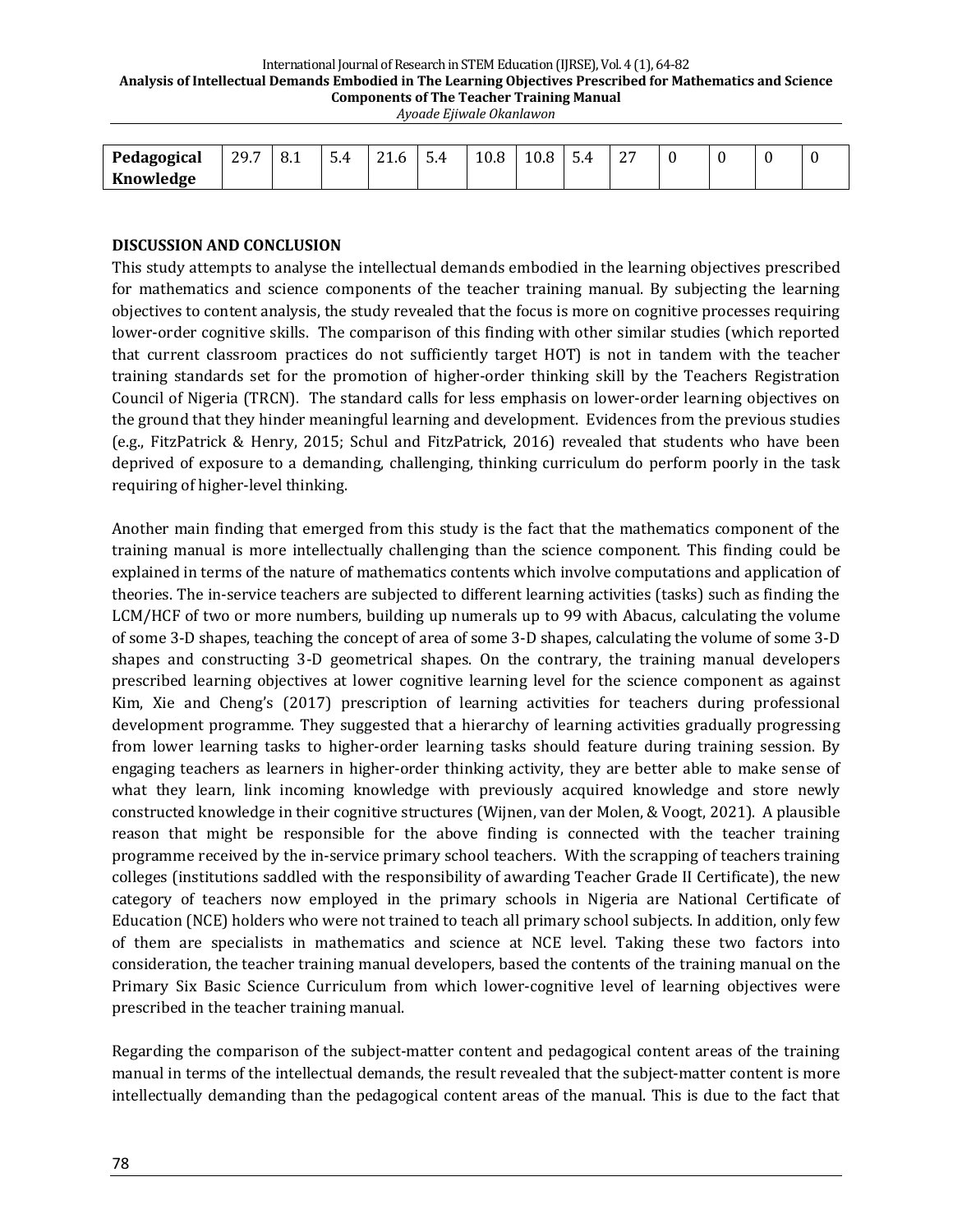learning objectives at upper-level categories of learning (e.g. analyzing conceptual knowledge, analyzing procedural knowledge, and creating factual and conceptual knowledge) were prescribed for the subjectmatter content component of the manual.

As the subject-matter content area is more cognitive demanding than the pedagogical content component of the teacher training manual, the expected integration of content knowledge into pedagogical components that is needed to generate important knowledge for effective teaching would be negatively affected. With the dissonance between the subject matter and pedagogical knowledge in terms of the intellectual demands, both knowledge types risk being stored with little reference to each other in largely unconnected cognitive structure. In such a situation, applicability of knowledge will be seriously hindered because the cognitive structure which is expected to be a web of associated knowledge pieces is said to be fragmented (Snowman & Beihler, 2006). The concurrent exposure of the in-service primary school teachers to both content and pedagogical knowledge by the same facilitator is intentionally designed to produce competent teachers. It is observed by Harr, Eichler and Renki (2014) that the methodology courses mounted in teacher training institutions sparingly connected content knowledge with the pedagogical knowledge, thereby leaving individual teachers to build up the necessary connections themselves. The resultant effect is accumulation of inert knowledge which rendered teachers incompetent.

Regardless of the backgrounds and qualifications of the in-service primary school teachers who were exposed to this manual, the manual developers ought to have formulated learning objectives involving higher-order cognitive processes for the pedagogical content area. Such objectives among others include the following: generating a series of learning activities for attaining pre-determined objectives, proposing a set of techniques for diagnosing students' learning problem, modifying instructional strategies based on students' level of understanding, demonstrating ability to access quality of instructional materials, and deciding when it is appropriate to use teacher-directed or student-initiated method. Learning objectives requiring higher-order cognitive process for their attainment are likely to force the facilitators to embrace student-initiated instruction (Toy & Ok, 2012). This result could also serve as a motivating factor for initiating the process of teacher training manual review with a view to formulating learning objectives at higher-order level of cognitive domain and thereby improve the quality of learning resources for teachers. Failure to develop adequate reasoning skills during the professional development programme of this nature may have a profound and lasting effect on their classroom practices.

### **Implications for teacher professional development and teacher learning**

In researchers' view, important implications can be drawn for teacher profession development and teacher learning. This is because an understanding of the study's findings will help all stakeholders that are connected to the teachers' professional development. The analysis presented in this paper indicates that the proportion of lower-order learning objectives is higher than higher-order learning objectives in the teacher training manuals. Three serious problems might arise from this.

First, facilitators might be oriented towards adopting teacher-centred instructional strategy during the training session. Often connected with lower-order learning objectives are teacher-directed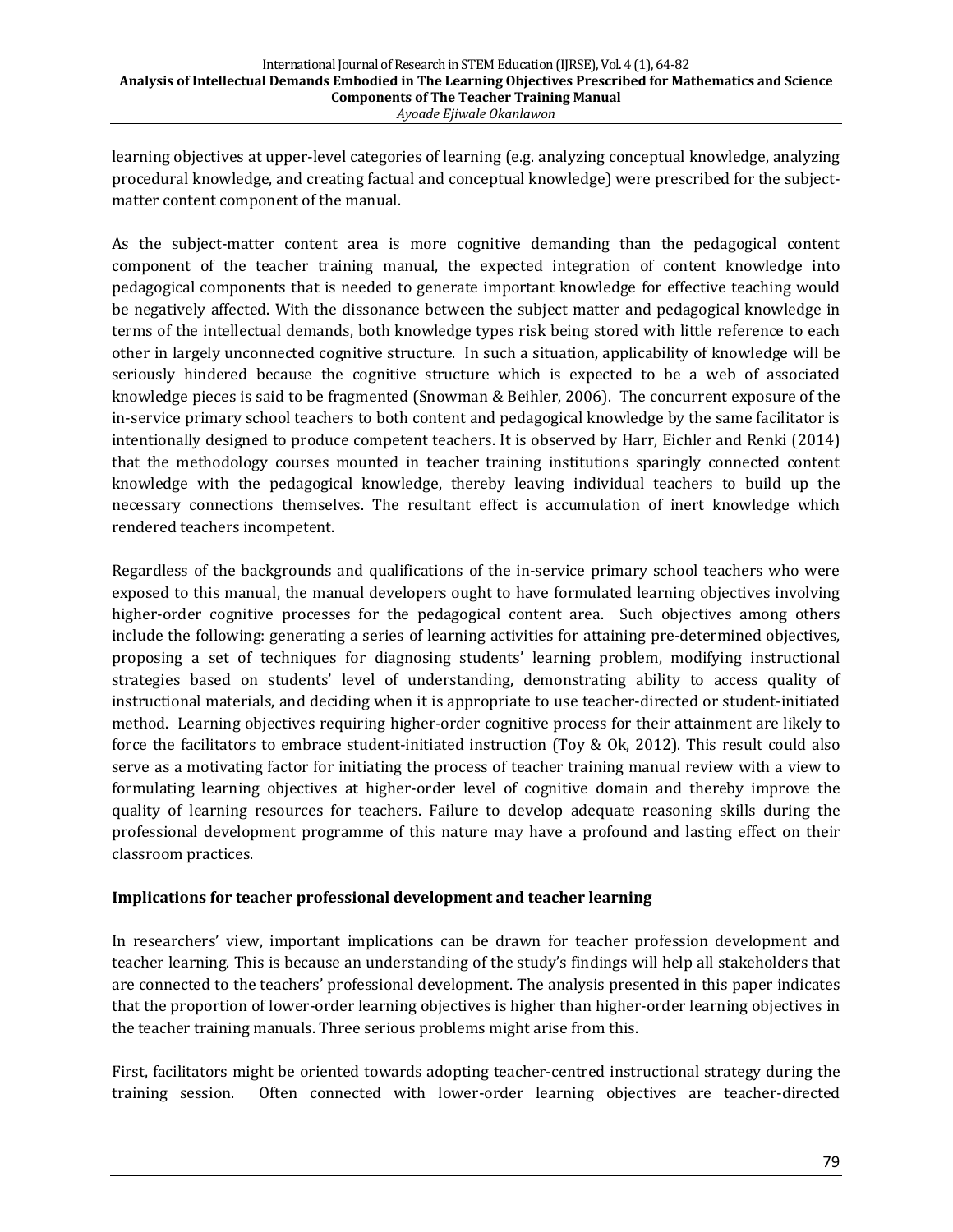instructional strategies where learners are passive recipient of knowledge transmitted by the instructor. Teachers tend to teach subject-matter contents through lecture method because their efforts to plan learning activities to stimulate students' higher-order thinking skills are hindered by the level of intellectual demands embodies in the learning objectives prescribed in the teacher learning resources (Vanderhook, 2020).

Second, students' approaches to learning are strongly influenced by the types of question used by the instructors to measure the degree of students' mastery of content with the dominance of lower-order learning objectives, lower-order questions will be predominantly featured during the training session. Under this condition, students often adopt a surface level approach to learning, which is characterized by memorization of fragmented facts and heavy reliance on rote learning.

Third, in relation to the second implication, large proportion of lower-order learning objectives prescribed in the teacher training manual may pose difficulty in distinguishing between the lower-order and higher-order achieving students by the facilitators. This is likely to be so because lower-order cognitive skills restricted learner to memorization/recall of acquired knowledge. Researchers (Lane & Bourke, 2016; Bijsterboch, 2018) revealed that by probing deep into students' advanced thinking skills and abilities to explain their thinking, a valid assessment yields a more complete picture of students' strengths and weaknesses. Probably, it may be difficult for the facilitators to have a complete picture of the trainees (in-service primary school teachers) because lower-order learning objectives outnumbered higher-order learning objectives in the teacher training manual.

### **REFERENCES**

- Anderson, L. & Krathwoohl. D. (2001). A taxonomy for learning, teaching and assessing: A revision of bloom's taxonomy of educational objectives (completed) Longman,
- Anderson, L. W., Krathwohl, D. R., Airasian, P., Cruikshank, K., Mayer, R., Pintrich, P. & Wittrock, M. (2001). A taxonomy for learning, teaching and assessing: a revised of Bloom's taxonomy, New York: Longman Publishing.
- Baghaei, S., Bagheri, M. S., & Yamini, M. (2020). Analysis of IELTS and TOEFL reading and listening tests in terms of Revised Bloom's Taxonomy. *Cogent Education*, 7(1), 1720939.
- Bijsterbosch, E. (2018). *Professional development of geography with regard to summative assessment practices.* Enschede: Ipskamp Printing.
- Bloom, B. S., Engelhart, M. D., Furst, E. J., Hill, W. H., & Krathwohl, D. R. (1956). Taxonomy of educational objectives: the classification of educational goals. Handbook 1: Cognitive domain, New York: David Mckay.
- Bowman, M. A., Vongkulluksn, V. W., Jiang, Z., 8 -Xie, K (2020). Teachers' exposure to professional development and the quality, of their instructional technology use: The mediating role of teachers' value and ability beliefs. *Journal of Research on Technology in Education*, 1 - 17 doi: 10 -1080/15391523.2020.1830895.
- Brown-Acquaye, H. A. (2001). Each is necessary and none is redundant: The need for science in developing countries. Science Education, 85 (1), 68 - 70.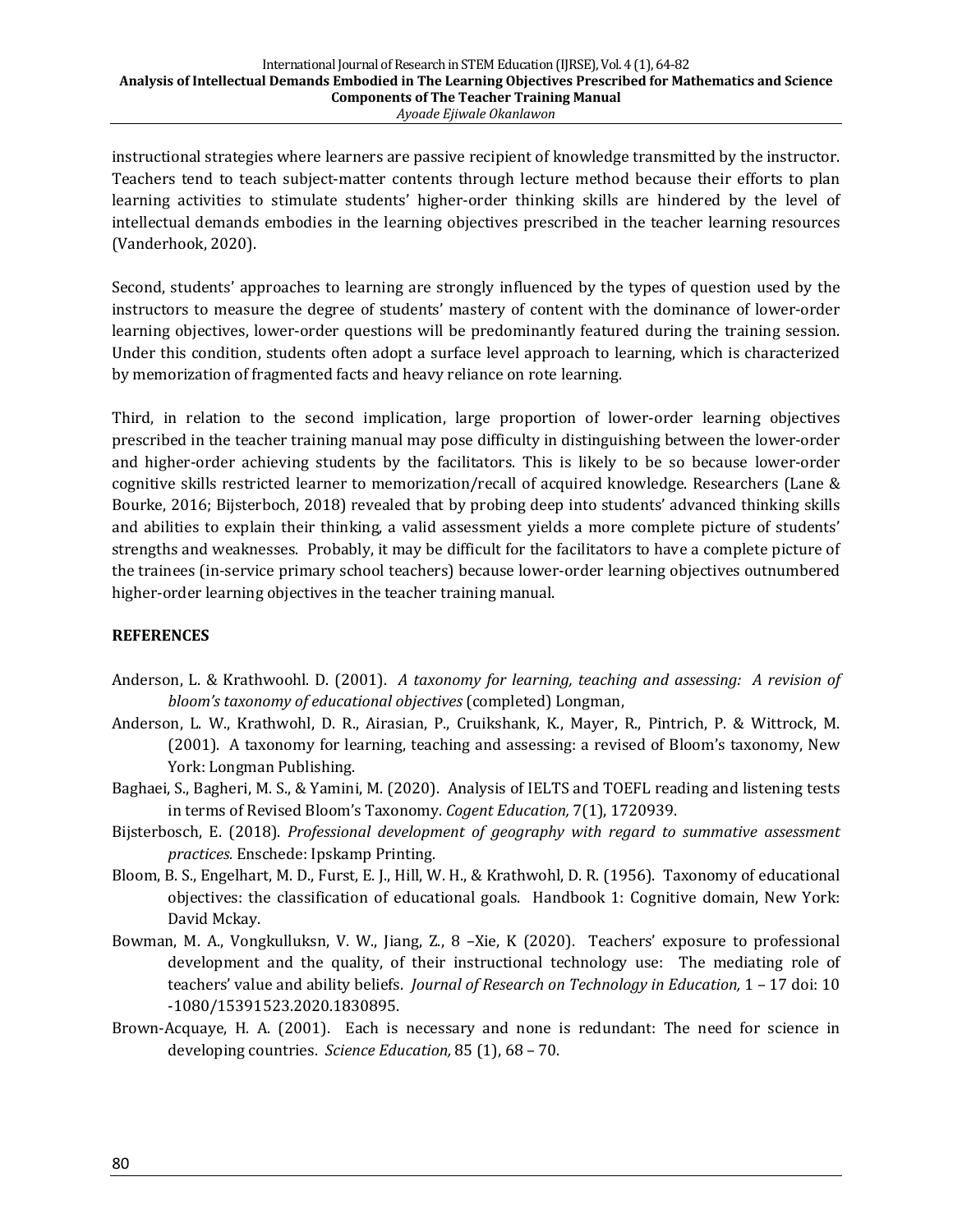- Cheng, N., Tang, S., & Cheng, A. (2021). Praticalising theoretical knowledge in student teachers' professional learning in initial teacher education. *Teaching and Teacher Education* 28, 781 – 790.
- Cheng, S. L., LU, L., Xte, K., & Vongkulluksn, V. W. (2020) understanding teacher technology integration from expectancy-value perspectives. Teaching and Teacher Education, 91, 103062. https://doi.org/10.1016/j.tate. 2020.103062
- Darling-Hammond, L. (2010). Evaluating teacher effectiveness: How teacher performance assessments can measure and improve teaching. Washington DC,: Centre for American Progress.
- Elmas, R., Rusek, M., Lindell, A., Nieminen, P., Kasapoglu, K., & Bilek, M. (2020). The intellectual demands of the intended chemistry curriculum in Czechia, Finland, and Turkey: a comparative analysis based on the revised Bloom's taxonomy. *Chemistry Education Research and Practice*, 21, 839 -851.
- Fitz Patrick, B. & Schulz, H. (2015). Do curriculum outcomes and assessment activities in science encourage higher order thinking? *Canadian Journal of Science, Mathematics and Technology Education*, 15(2), 136 - 154.
- Freeman, S., Haak, D. & Wenderoth, M. P. (2011). Increased course structure improves performance in introductory biology. *CBE Life Science Education* 10, 175 - 186. doi: 10.1187/cbe.10-08-0105.
- Guskey, T. R. (2002). Professional development and teacher diange. *Teachers and Teaching*, 8(3), 381 -391
- Hari, P., Warmelink, H., Valente, M. & Roth, C. (2018). Using the Revised Bloom's Taxonomy to analyse psychotherapeutic games. *International Journal of Computer Games Technology.* 1 - 9, 8784750.
- Harlen, W., & James, M. (1997): Assessment and learning: Differences and relationships between formative and summative assessment. Assessment in Education, 4(3), 365 - 379.
- Harr, N., Eichler, A. & Renki, A. (2014). Integrating pedagogical content knowledge and pedagogical/psychological knowledge in Mathematics. *Frontier in Psychology*, 5 (924), 1 - 10 doi:10.3389/fpsyg.2014.00924.
- Hobbins, J. O., Murrant, C. L., Snook, L. A., Tishinsky, J. M. & Ritchie, K. L. (2020). Incorporating higherorder thinking and deep learning in a large, lecture-based, human physiology course: Can we do it? *Advances in Physiology Education*, 44, 670 – 678.
- Hubers, M. D., Endedijik, M. D. & van Vean, K. (2020). Effective characteristics of professional development programmes for science and technology education. *Professional Development in Education*. 1 – 20. doi: 10.1080/19415257.2020.1752289
- Kim, M. K., Xie, K., & Cheng, S. L.  $(2017)$ . Building teacher competency for digital content evaluation, *Teaching and Teacher Education,* 66, 309 – 324. https://doi.org/10.1016/j.tale.2017.05.006.
- Konig, J., Bremerich-Vos, A., Buchholtz, C. & Glustsch, N. (2020). General pedagogical knowledge, pedagogical adaptivity in written lesion plans, and instructional practice among preservice teachers. *Journal of Curriculum Studies*, 52(6) 800 - 822. doi: 10.1080/00220272.2020.1752804.
- Lane, R. & Bourke, T. (2016). The inclusion of geography in TIMSS: Can consensus be reach? *International Research in Geographical and Environmental Education*, 26(2), 166 - 176.
- Lee, Y., Kim, M. & Yoon, H. (2015), The intellectual demands of the intended primary science curriculum in Korea and Singapore: An analysis based on revisal Bloom's taxonomy International Journal of *Science Education,* 37(13), 2193 - 2213.
- Marshall, K. (2012). Fine tuning teacher evaluation. *Educational Leadership.* 70(3), 50 53.